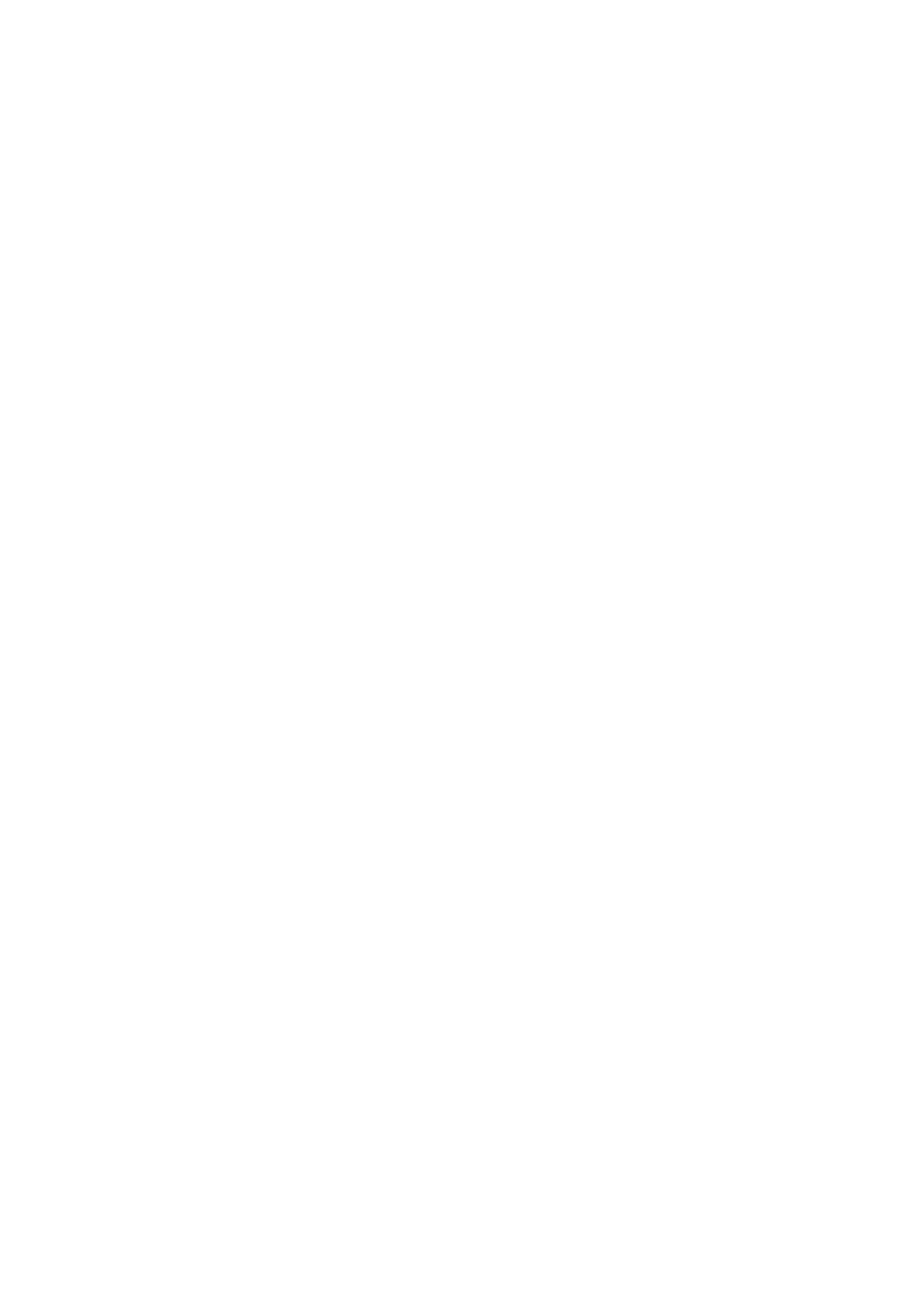Statutory Document No. 0254/2012



*Town and Country Planning Act 1999*

# **TOWN AND COUNTRY PLANNING (PERMITTED DEVELOPMENT) ORDER 2012**

| Approved by Tynwald:   | 20 June 2012 |
|------------------------|--------------|
| Coming into Operation: | 1 July 2012  |

The Department of Infrastructure makes the following Order under section 6(3)(e) and section 8(1),(2)(a),(3),(4),(5) of the Town and Country Planning Act 1999<sup>1</sup> .

# <span id="page-2-0"></span>**1 Title**

This Order is the Town and Country Planning (Permitted Development) Order 2012.

# <span id="page-2-1"></span>**2 Commencement**

If approved by Tynwald, this Order comes into operation on 1 July 2012.

# <span id="page-2-2"></span>**3 Interpretation**

(1) In this Order —

"**the Act**" means the Town and Country Planning Act 1999;

"**advertisement**" has the same meaning as in section 45(1) of the Act;

- "**the Airport**" means the airport operated by the Department at Ronaldsway in the parish district of Malew;
- "**airport building**" means a building, other than a hotel, required in connection with the movement or maintenance of aircraft, or with the embarking, disembarking, loading, discharge or transport of passengers, livestock or goods at the Airport;
- "**airport land**" means land at Ronaldsway in the parish district of Malew vested in the Department and for the time being used by it for the purpose of its functions under section 1 of the Airports and Civil Aviation Act 1987<sup>2</sup>;

 $\frac{1}{1}$  c.9

 $^{2}$  c.10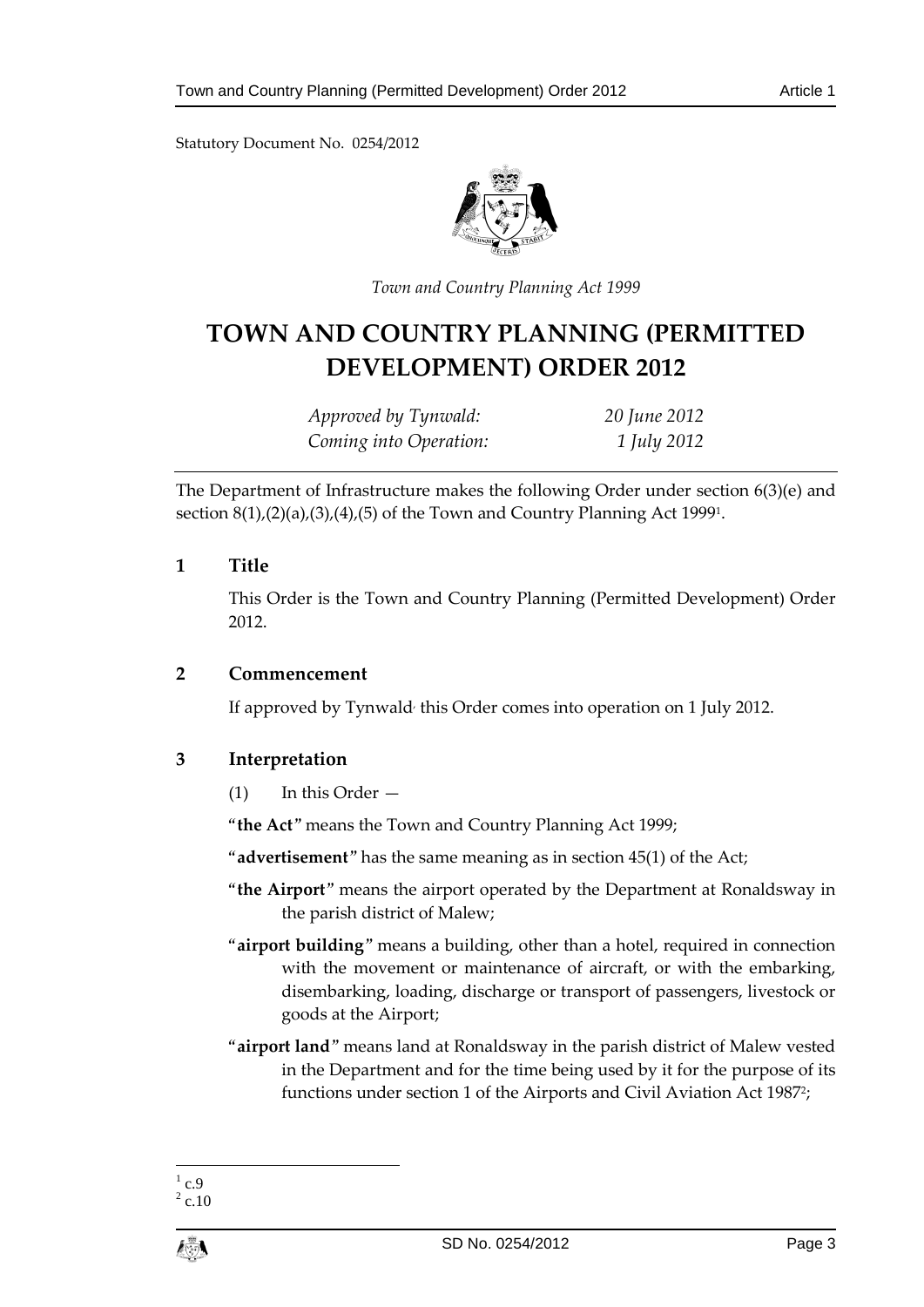- "**boundary**" means the line by which the outer extent of a curtilage is defined, sometimes physically by means of a wall , fence, or hedge;
- "**building**" does not include plant or machinery or any gate, fence, wall or other means of enclosure;
- "**cubic content**", in relation to a structure or building, means the cubic content measured externally;
- "**curtilage**" means the area of land attached to and around a building, used with the building and within which the building is set (for example the garden and driveway of a house, the storage yard of a factory), but does not include land used with a building but severed from it (for example a highway or service lane);
- "**Department**" means the Department of Infrastructure;
- "**dwellinghouse**" means a building occupied for residential purposes other than a building containing one or more flats, or a flat contained within such a building;
- "**ground level**" means the surface of the ground immediately adjacent to the building or structure in question, and where the ground is sloping, the ground level is the highest part of the surface of the ground next to the building or structure;
- "**highway**" means a highway maintainable at the public expense within the meaning of section 3 of the Highways Act 1986<sup>3</sup> , and includes any part of a highway;
- "**Main River**" means any river or watercourse treated as a main river for the purposes of the Land Drainage Act 1934<sup>4</sup> ;
- "**original**" means, in relation to a dwellinghouse, a house as originally constructed, prior to any extensions or alterations following occupation of the dwelling;
- "**plant or machinery**" includes any structure or erection in the nature of plant or machinery;

"**public body**" means –

- (a) a Department or Statutory Board;
- (b) a local authority; or
- (c) a joint board established under section 7 of the Local Government Act 1985<sup>5</sup> or section 7 of the Recreation and Leisure Act 1998<sup>6</sup> ;

-



<sup>3</sup> c.17

<sup>4</sup> Vol XIV p. 222

 $5$  c.24  $6c1$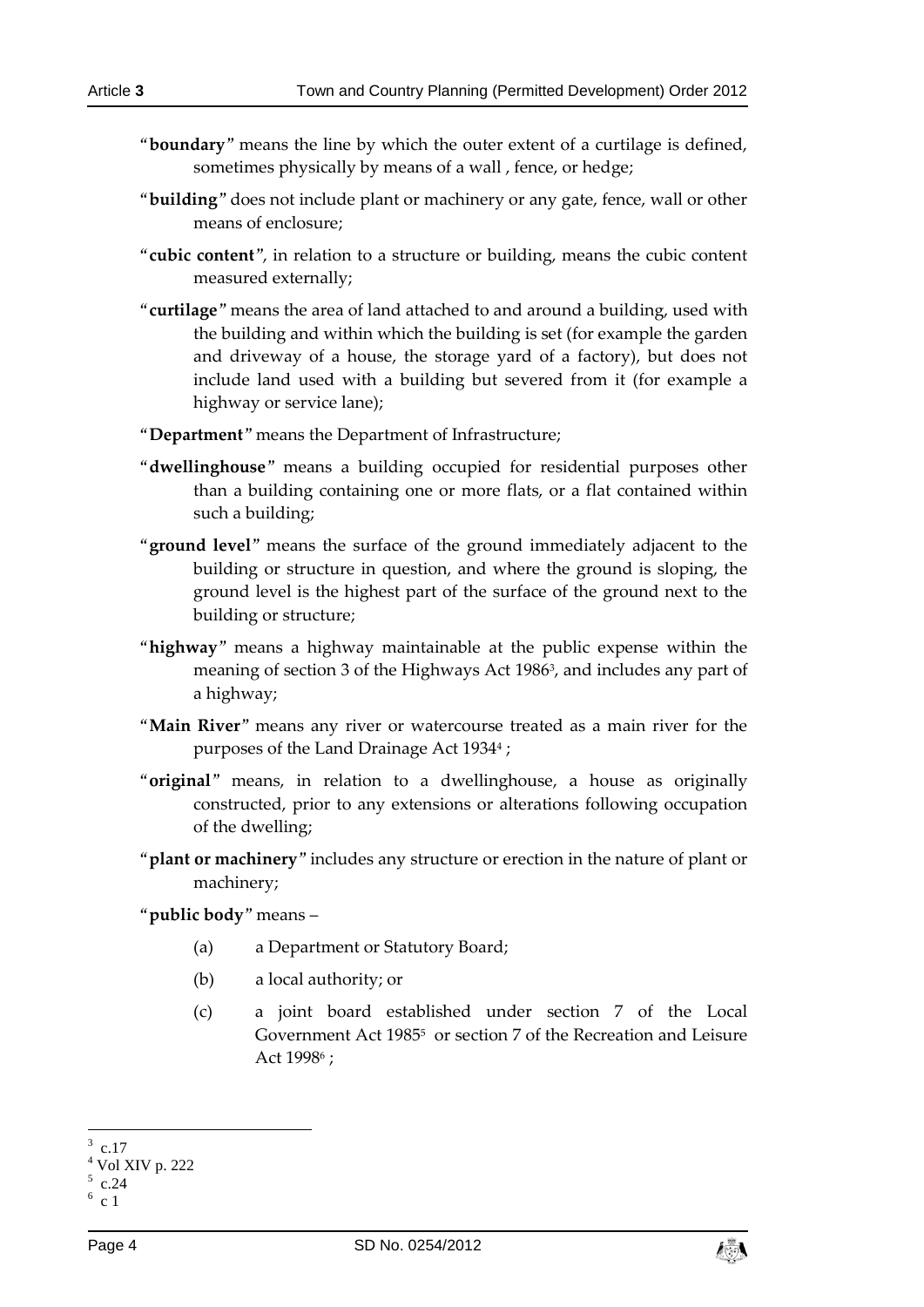- "**public gas supplier**" has the same meaning as in section 17 of the Gas Regulation Act 1995<sup>7</sup> ;
- "**sewerage authority**" means a public body exercising functions under Part 2 of the Sewerage Act 1999<sup>8</sup> ;
- "**tramway undertaking**" does not include any railway undertaking of the Department of Community, Culture and Leisure.
- (2) In this Order a reference to a drain or sewer includes any manhole, ventilating shaft, pumps or other apparatus or other accessories associated with the drain or sewer.

# <span id="page-4-0"></span>**4 Planning approval for certain development**

- (1) Planning approval is granted for operations of a class specified in Schedule 1 on any land, not being land within a conservation area, subject to any condition specified in that Schedule.
- (2) Planning approval is granted for operations of a class specified in Schedule 2 on any land within a conservation area, subject to any condition specified in that Schedule.
- (3) Planning approval is granted for a material change of use of a class specified in Schedule 3 of any land, subject to any condition specified in that Schedule.
- (4) Paragraphs (1) to (3) do not apply to an operation, or a material change of use of land, of any class which —
	- (a) falls within any exception specified in the relevant Schedule in relation to that class;
	- (b) contravenes any condition lawfully imposed on the grant of planning approval for development of land;
	- (c) requires or involves the formation, laying out or material widening of a means of access to an existing highway used by vehicular traffic; or
	- (d) creates an obstruction to the view of persons using any such highway so as to be likely to cause danger to such persons.

# <span id="page-4-1"></span>**5 Direction that approval shall not apply**

(1) If the Department is satisfied that any of the operations or changes of use specified in Schedules 1, 2 and 3 should not be carried out in any particular area without planning approval granted pursuant to an application for the purpose, the Department may by an instrument in writing direct that article 4 shall not apply to such operations or such changes of use in any such area as may be specified in the direction.

 $\frac{1}{7}$  c. 7

 $8c.2$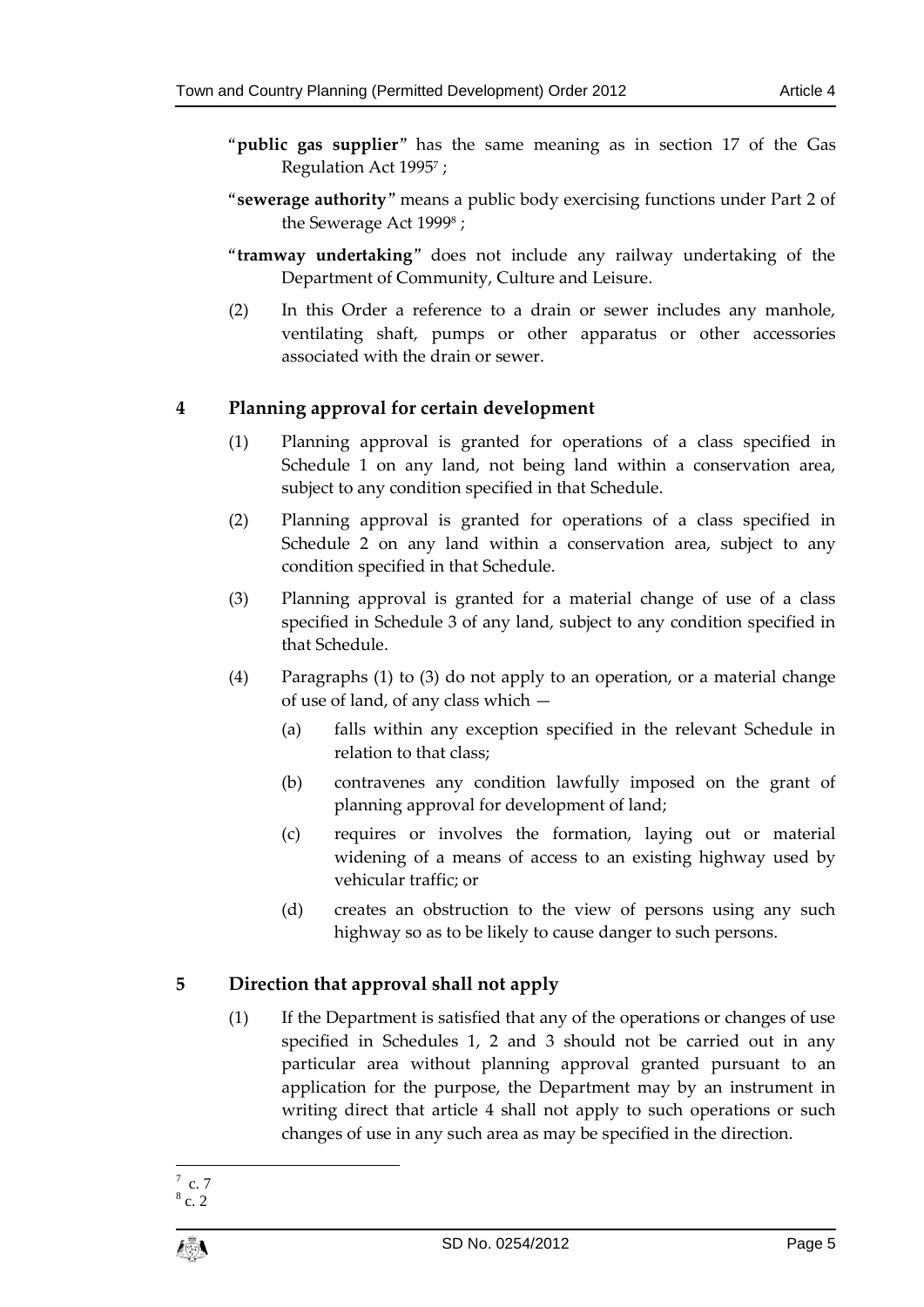## (2) The Department —

- (a) must give notice of any direction under paragraph (1) in 1 or more newspapers published and circulating in the Island,
- (b) may give such other notice of the direction as it thinks fit, and
- (c) must make a copy of the direction available for inspection by any person at all reasonable times at the principal office of the Department.

#### <span id="page-5-0"></span>**6 Use classes**

Use of buildings or other land for a purpose of any of the classes specified in Schedule 4 is specified for the purpose of section 6(3)(e) of the Act (change of use within a class does not involve development).

# <span id="page-5-1"></span>**7 Revocation**

The Town and Country Planning (Permitted Development) Order 2005<sup>9</sup> is revoked.

## **MADE: 21ST MAY 2012**

**D C CRETNEY**  *Minister for Infrastructure*

-



<sup>9</sup> SD 671/05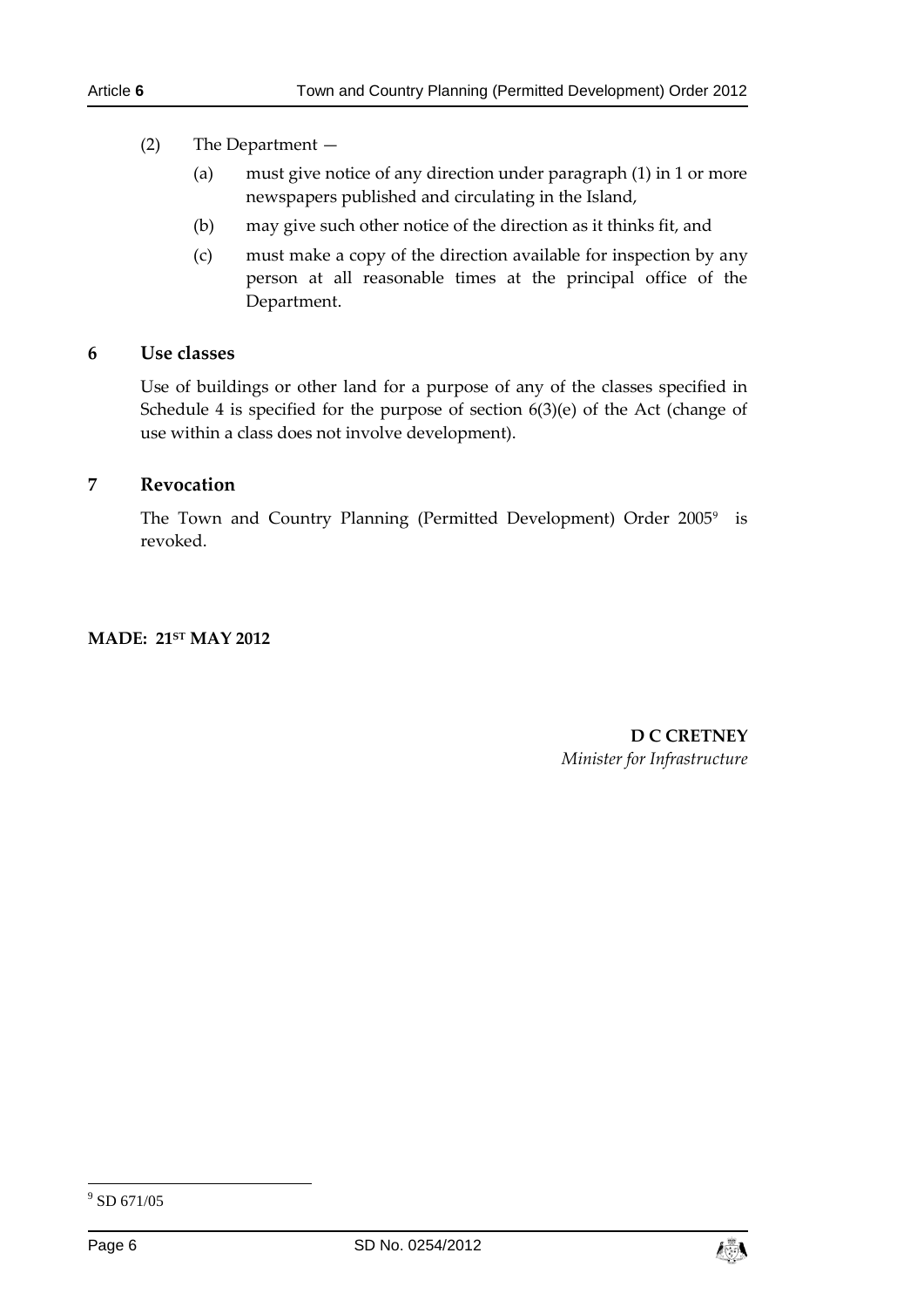# **SCHEDULE 1**

# [Article 4(1)]

# <span id="page-6-0"></span>**OPERATIONS OUTSIDE CONSERVATION AREAS**

# **PART 1 —STATUTORY UNDERTAKINGS**

# <span id="page-6-1"></span>**1 Class 1 Repairs to services**

Operations consisting of any works for the purposes of inspecting, repairing or renewing any sewer, main, pipe, cable or other apparatus, including breaking open any highway, road or other land for that purpose.

# **2 Class 2 Highway works**

Operations by or on behalf of the Department within an existing highway consisting of works required for, or incidental to, the maintenance or improvement of the highway.

# **3 Class 3 Land drainage works**

Operations by or on behalf of a body, in the exercise of powers conferred by the Land Drainage Act 1934,<sup>10</sup> consisting of works in, on or under a watercourse or land drainage works in connection with the improvement, maintenance or repair of the watercourse or works.

# **4 Class 4 Sewerage and sewage disposal**

Operations by or on behalf of a sewerage authority consisting of —

- (a) operations
	- (i) not above ground level; or
	- (ii) above ground level and consisting of the construction, erection or alteration of a structure not exceeding 29 cubic metres in capacity above ground,

required in connection with the provision, improvement, maintenance or repair of a sewer, outfall pipe, sludge main or associated apparatus;

- (b) the provision of plant, machinery or apparatus in, on, over or under land for the purpose of survey or investigation;
- (c) the maintenance, improvement or repair of works for measuring the flow in any watercourse or channel;

<sup>1</sup> <sup>10</sup> XIV p.222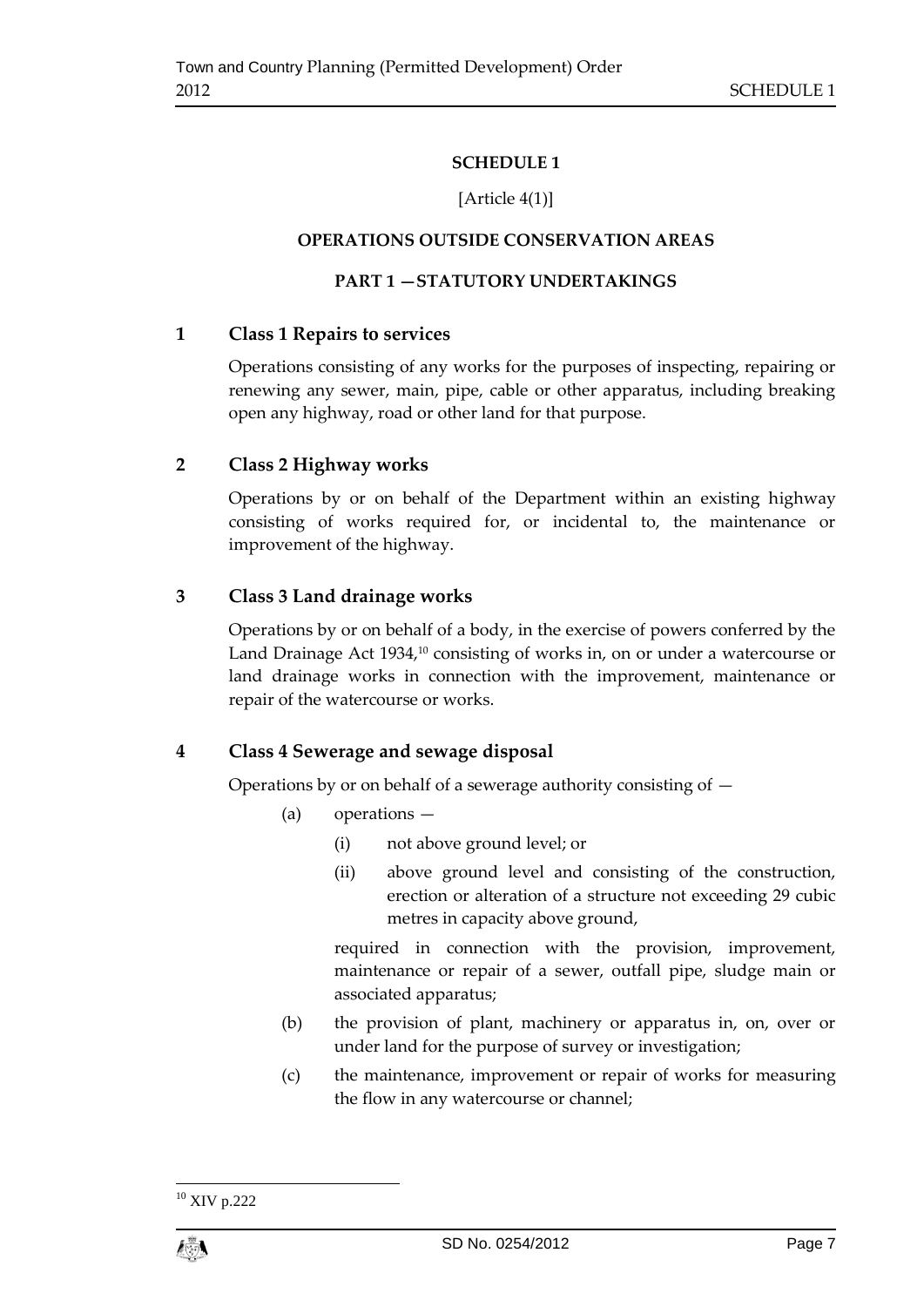(d) the placing and storage on land of pipes and other apparatus to be included in a sewer, outfall pipe, sludge main or associated apparatus which is being or is about to be laid or constructed.

Conditions:

- (1) In the case of operations within paragraph (b), on completion of the survey or investigation, or at the expiration of 12 months from the commencement of the operations, whichever is the sooner, all such operations must cease and all such buildings, plant or apparatus must be removed and the land restored as soon as practicable to its condition before the operations took place (or to any other condition which may be agreed with the Department).
- (2) In the case of operations within paragraph (d), on completion of the laying or construction of the sewer, outfall pipe, sludge main or associated apparatus, or at the expiry of 12 months from the beginning of the operations, whichever is the sooner, the pipe or apparatus must be removed and the land restored as soon as reasonably practicable to its condition before the operations took place (or any other condition which may be agreed with the Department).

# **5 Class 5 Water supply**

Operations by or on behalf of the Isle of Man Water and Sewerage Authority for the purpose of its functions consisting of —

- (a) operations not above ground level required in connection with the provision, improvement, maintenance or repair of a mains, pipes or other apparatus;
- (b) the installation in a water distribution system of apparatus for measuring, recording, controlling, or varying the pressure, flow or volume of water and structures for housing such apparatus;
- (c) the provision of plant, machinery or apparatus in, on over or under land for the purposes of survey or investigation;
- (d) the maintenance, improvement or repair of works for measuring the flow in any watercourse or channel;
- (e) any works authorised or required in connection with an order made under section 5 of the Water Act 1991; 11
- (f) the placing and storage on land of pipes and other apparatus to be included in a main, or other apparatus which is being or is about to be laid or constructed.

Exceptions:

-



 $^{11}$  c.24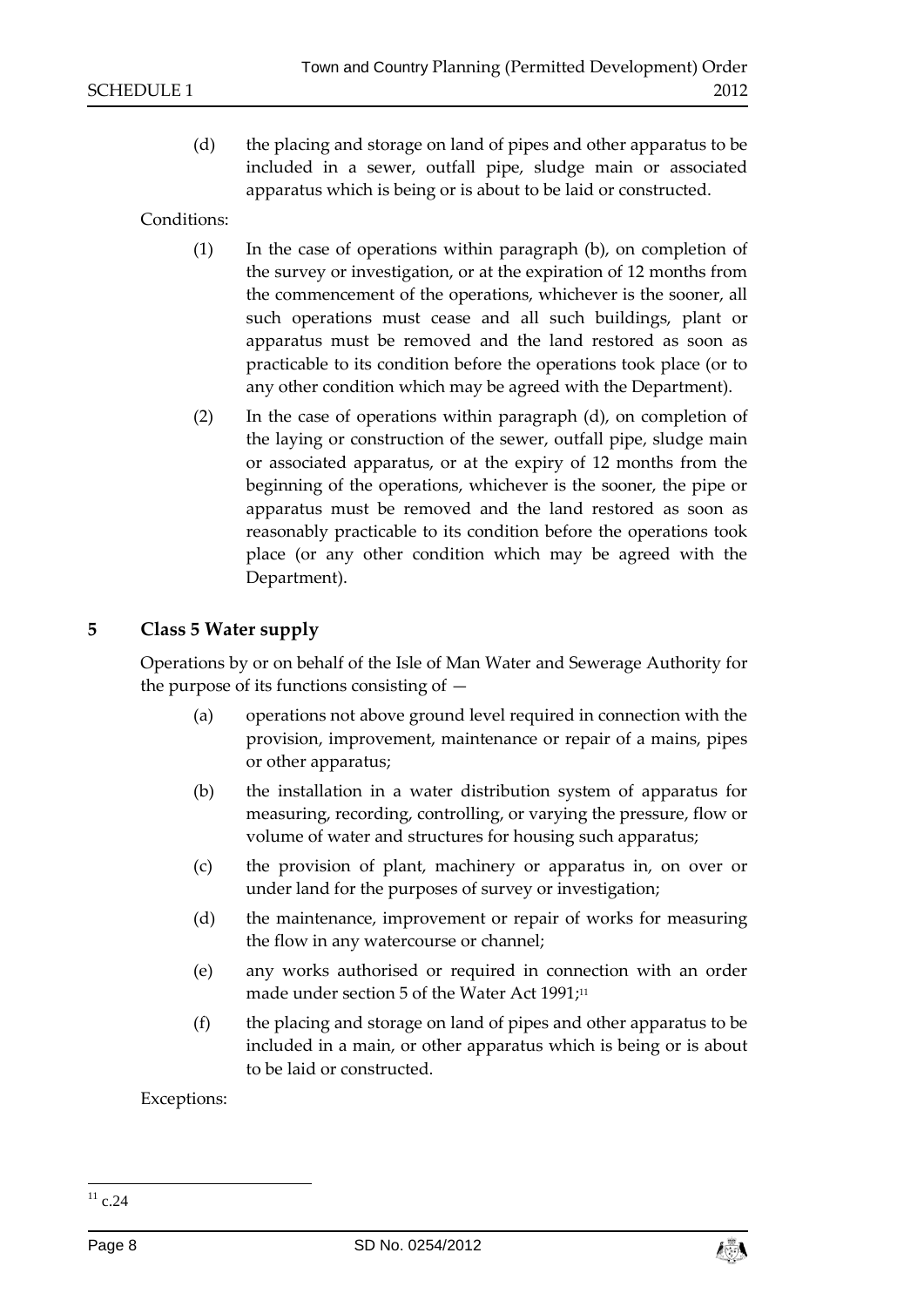Operations within paragraph (b) are not permitted if they involve the installation of a structure for housing apparatus exceeding 29 cubic metres in capacity —

- (a) above ground, or
- (b) under a highway used by vehicular traffic.

Conditions:

- (1) In the case of operations within paragraph (c), on completion of the survey or investigation, or at the expiration of 12 months from the commencement of the operations, whichever is the sooner, all such operations must cease and all such buildings, plant or apparatus must be removed and the land restored as soon as practicable to its condition before the operations took place (or to any other condition which may be agreed with the Department).
- (2) In the case of operations within paragraph (f), on completion of the laying or construction of the main, pipe or apparatus, 12 months from the beginning of the operations, whichever is the sooner, the pipe or apparatus must be removed and the land restored as soon as reasonably practicable to its condition before the operations took place (or any other condition which may be agreed with the Department).

# **6 Class 6 Railway works**

Any operations by the Department of Community, Culture and Leisure on land within the site of an existing railway line consisting of works required in connection with the movement of traffic by rail.

# Exceptions:

The operations are not permitted if they involve the construction, erection or alteration of —

- (a) a building; or
- (b) a structure exceeding 29 cubic metres in capacity above ground.

# **7 Class 7 Tramway works**

Operations for the purposes of any tramway undertaking consisting of —

- (a) the installation of tramway tracks, and conduits, drains and pipes in connection with such tracks for the working of tramways;
- (b) the installation of telephone cables and apparatus, stop posts and signs required in connection with the operation of tramcars;
- (c) the erection or construction and the maintenance, improvement or other alteration of passenger shelters and barriers for the control of people waiting to enter tramcars.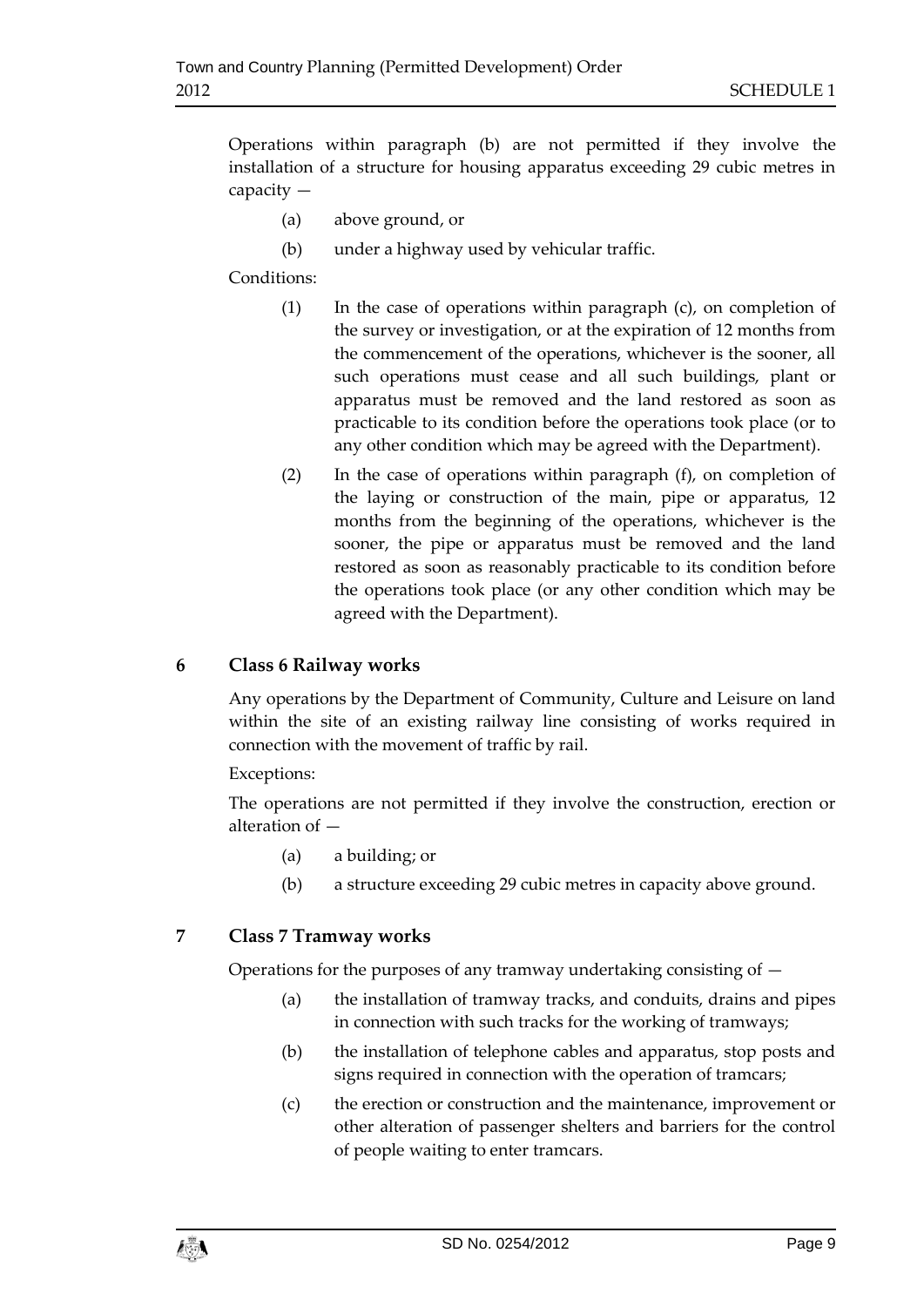# **8 Class 8 Gas supply**

Operations by or on behalf of a public gas supplier required for the purposes of its undertaking consisting of —

- (a) operations not above ground level required in connection with the provision, improvement, maintenance or repair of mains, pipes or other apparatus;
- (b) the installation in a gas distribution system of apparatus for measuring, recording, controlling or varying the pressure, flow or volume of gas, and structures for housing such apparatus;
- (c) the placing and storage on land of pipes and other apparatus to be included in a main or pipe which is being or is about to be laid or constructed.

## Exceptions:

Operations within paragraph (b) are not permitted if they involve the installation of a structure for housing apparatus exceeding 29 cubic metres in capacity —

- (a) above ground, or
- (b) under a highway used by vehicular traffic.

Conditions:

- (1) In the case of operations within paragraph (a), not less than 8 weeks before the beginning of operations to lay a main or pipe which is intended to contain gas at a pressure exceeding 8 bars absolute, the public gas supplier must give notice in writing to the Department of its intention to carry out the operations, identifying the land under which the main or pipe is to be laid.
- (2) In the case of operations within paragraph (c), on completion of the laying or construction of the main or pipe, or at the expiry of 12 months from the beginning of the operations, whichever is the sooner, the pipe or apparatus must be removed and the land restored as soon as reasonably practicable to its condition before the development took place (or any other condition which may be agreed with the Department).

# **9 Class 9 Laying of gas pipes etc. by Manx Electricity Authority**

Operations by or on behalf of the Manx Electricity Authority ("the Authority") in the exercise of its functions under section 15A of the Electricity Act 1996<sup>12</sup> (laying of gas pipes to supply generating stations etc.) consisting of —

(a) operations not above ground level required in connection with the provision, improvement, maintenance or repair of mains, pipes or other apparatus;



<sup>-</sup> $^{12}$  c.14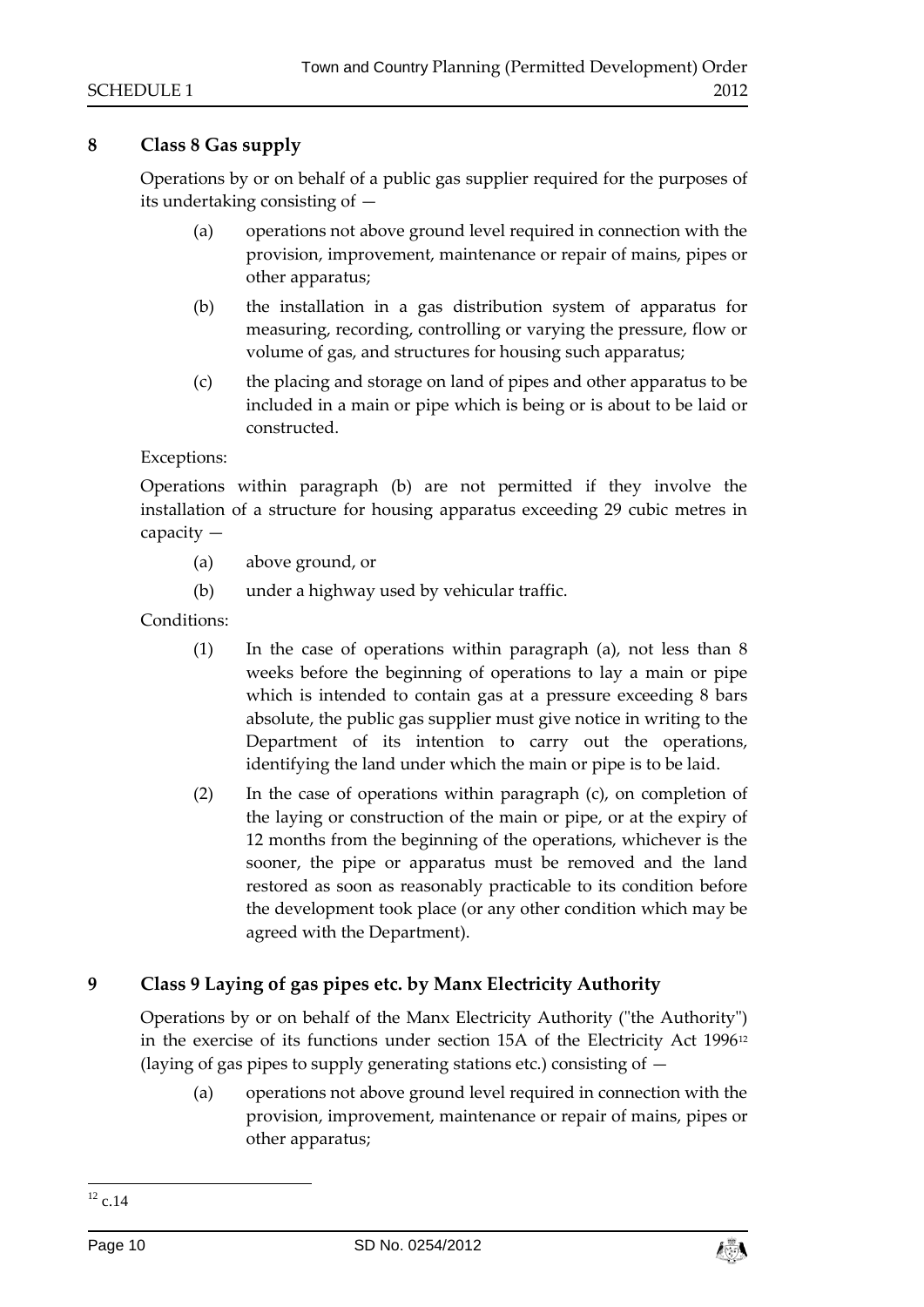- (b) the installation in a gas distribution system of apparatus for measuring, recording, controlling or varying the pressure, flow or volume of gas, and structures for housing such apparatus;
- (c) the placing and storage on land of pipes and other apparatus to be included in apparatus which is being or is about to be laid or constructed.

# Exceptions:

Operations within paragraph (b) involve development if they involve the installation of a structure for housing apparatus exceeding—

- (a) 29 cubic metres in capacity above ground;
- (b) 3 metres in height above ground; or
- (c) 29 cubic metres in capacity under a highway used by vehicular traffic.

# Conditions:

- (1) In the case of operations within paragraph (a), not less than 8 weeks before the beginning of operations to lay a main or pipe which is intended to contain gas at a pressure exceeding 10 bars absolute, the Authority must give notice in writing to the Department of its intention to carry out the operations, identifying the land under which the main or pipe is to be laid.
- (2) In the case of operations within paragraph (b) which involve the installation of a structure for housing apparatus exceeding 29 cubic metres in capacity above ground —
	- (a) the Authority must, before beginning the operations, apply to the Department for a determination as to whether the prior approval of the Department will be required to the siting and appearance of the structure in question;
	- (b) the application must be accompanied by a written description of the proposed structure and its proposed location;
	- (c) the operations must not begin before one of the following occurs —
		- (i) the Authority receives from the Department a notice of its determination that no such prior approval is required;
		- (ii) where the Department gives the Authority notice that such prior approval is required, the giving of such approval within 28 days following the date on which it received the Authority's application;
		- (iii) the expiry of 28 days following the date on which the Department received the application, without the Department making any determination as to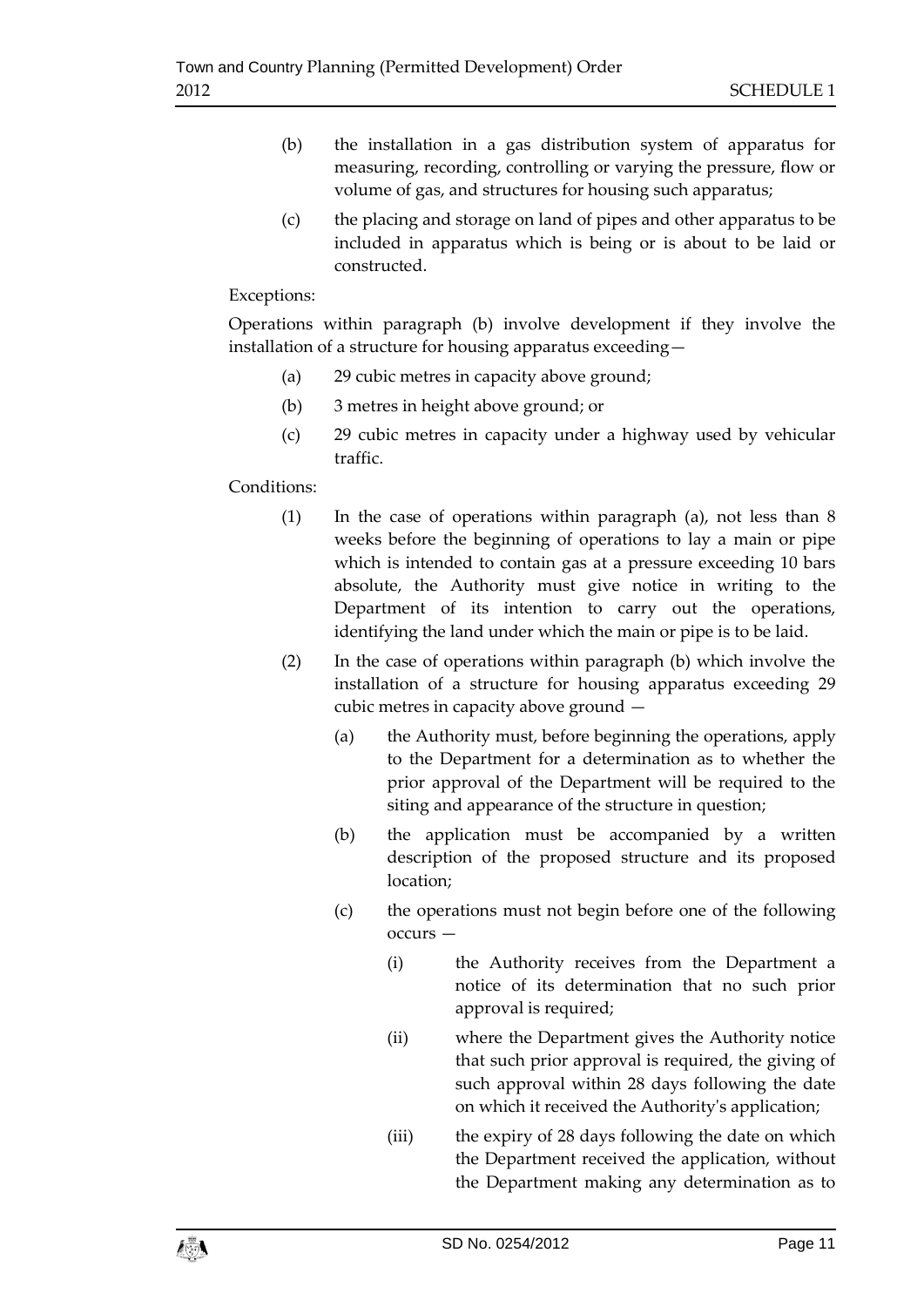whether such approval is required, notifying the Authority of its determination, or giving or refusing approval to the siting or appearance of the structure in question.

- (d) the operations must, except to the extent that the Department otherwise agrees in writing, be carried out  $-$ 
	- (i) where prior approval is required, in accordance with the details approved;
	- (ii) where prior approval is not required, in accordance with the details submitted with the application or otherwise agreed by the Department;
- (e) the operations must begin
	- (i) where approval has been given by the Department, within 5 years of the date on which approval was given;
	- (ii) in any other case, within 5 years of the date on which the Department was given the description referred to in sub-paragraph (c).
- (3) In the case of operations within paragraph (c), on completion of the laying or construction of the main or pipe, or at the expiry of 12 months from the beginning of the operations, whichever is the sooner, the pipe or apparatus must be removed and the land restored as soon as reasonably practicable to its condition before the operations took place (or any other condition which may be agreed with the Department).

# **10 Class 10 Electricity supply**

Operations by or on behalf of the Manx Electricity Authority for the generation, transmission or supply of electricity for the purposes of its undertaking, consisting of —

- (a) the installation or replacement in, on, over or under land of an electric line and the construction of shafts and tunnels and the installation or replacement of feeder or service pillars or transforming or switching stations or chambers reasonably necessary in connection with an electric line;
- (b) the installation or replacement of any telecommunications line which connects any part of an electric line to any electrical plant or building, and the installation or replacement of any support for any such line;
- (c) the sinking of boreholes to ascertain the nature of the subsoil and the installation of any plant or machinery reasonably necessary in connection with such boreholes.

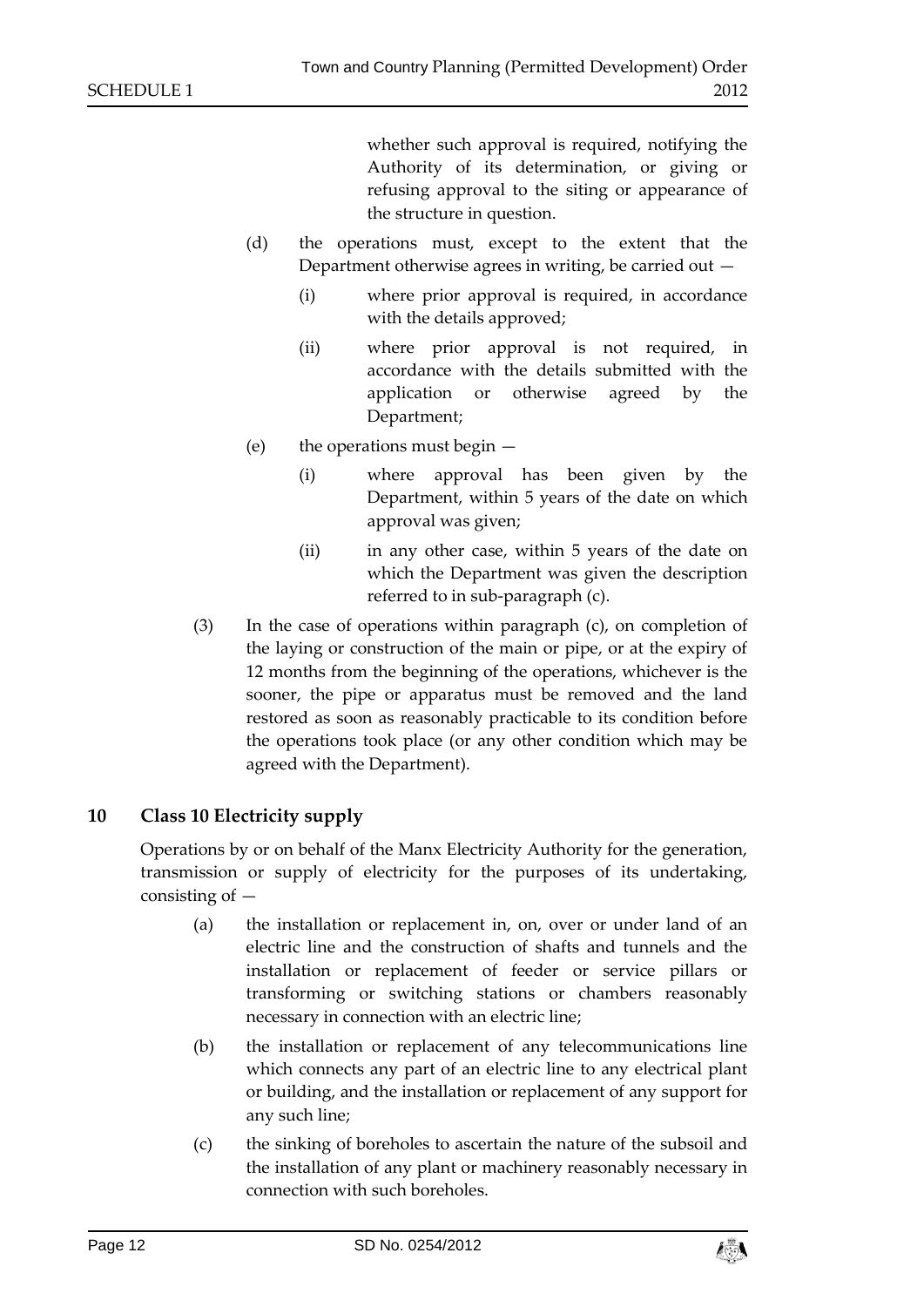# Exceptions:

The operations are not permitted if —

- (a) in the case of operations within paragraph (a) (other than operations consisting of the replacement of a support where the height of the new support does not exceed that of the existing support or 15 metres, whichever is the greater)  $-$ 
	- (i) it would consist of or include the installation of an electric line above ground level (other than an exempt line); or
	- (ii) it would consist of or include the installation or replacement at or above ground level or under a highway used by vehicular traffic, of a chamber for housing apparatus and the chamber would exceed 29 cubic metres in capacity above ground;
- (b) in the case of operations within paragraph  $(b)$ 
	- (i) the height of any support would exceed 15 metres; or
	- (ii) the telecommunications line would exceed 1000 metres in length;

Conditions:

- (1) In the case of operations within paragraph (a) consisting of or including the replacement of an existing electric line, any conditions contained in a planning approval relating to the height, design or position of the existing electric line which are capable of being applied to the replacement line.
- (2) In the case of operations within paragraph (a) consisting of or including the installation of a temporary electric line providing a diversion for an existing electric line, on the ending of the diversion or at the end of a period of 12 months from the completion of the installation, whichever is the sooner, the temporary electric line must be removed and the land on which any operations have been carried out to install that line must be restored as soon as reasonably practicable to its condition before the operations took place.
- (3) in the case of operations within paragraph (c), on the completion of the operations, or at the end of a period of 12 months from the beginning of the operations, whichever is the sooner, any such plant or machinery must be removed and the land must be restored as soon as reasonably practicable to its condition before the operations took place.

For the purpose of this Class —

**"electrical plant"** means any plant, equipment, apparatus or appliance used for, or for purposes connected with, the generation, transmission or supply of electricity, other than —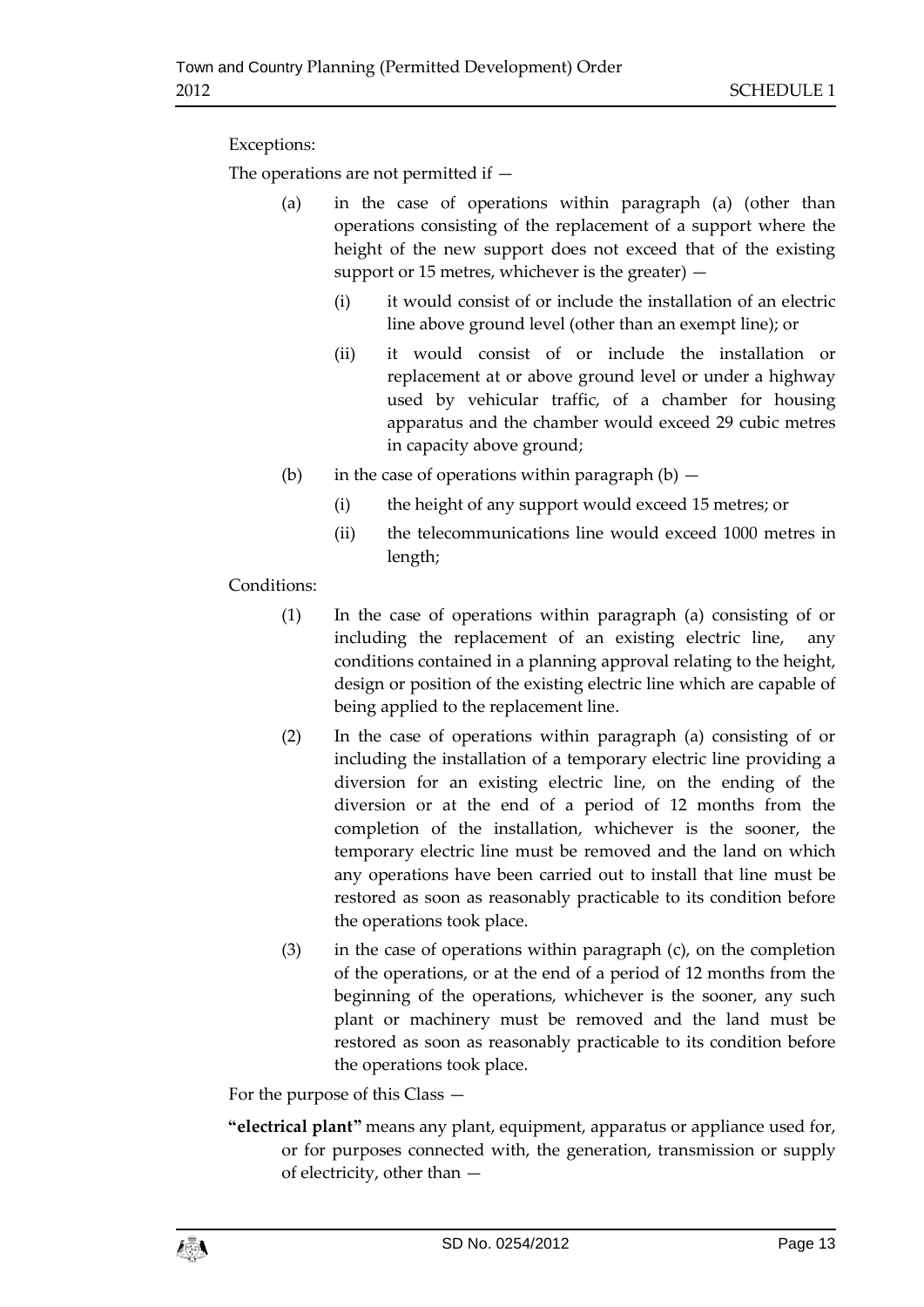- (a) an electric line;
- (b) a meter used for ascertaining the quantity of electricity supplied to any premises; or
- (c) any electrical appliance under the control of a consumer;
- **"electric line"** means any wire, cable, tube, pipe or other similar thing (including its casing or coating) designed or adapted for use in carrying electricity, which is used for carrying electricity for any purpose, and includes —
	- (a) any support for any such line (that is, any structure, pole or other thing in, on, by or from which the line is or may be supported, carried or suspended);
	- (b) any apparatus connected to any such line for the purpose of carrying electricity; and
	- (c) any wire, cable, tube, pipe or other similar thing (including its casing or coating) which surrounds or supports, or is surrounded or supported by, or is installed in close proximity to, or is supported, carried or suspended in association with, any such line;

**"exempt line"** means an electric line which —

- (a) has a nominal voltage not exceeding 20kv and is used or intended to be used for supplying a single consumer; or
- (b) is or will be within premises in the occupation or control of the Authority;
- **"telecommunications line"** means a wire or cable which forms part of a telecommunications apparatus within the meaning of paragraph 1 of Schedule 1 to the Telecommunications Act 1984<sup>13</sup> .

#### **11 Class 11 Post Office**

Operations by or on behalf of the Isle of Man Post Office consisting of the installation of posting boxes, self-service machines or second-bag boxes.

#### **12 Class 12 Street furniture**

Operations by or on behalf of a public body consisting of the erection or construction, or the maintenance, improvement or other alteration, in a highway or other road or any public place of any of the following structures —

- (a) lamp standards;
- (b) information kiosks;
- (c) public shelters;
- (d) public seats;



 $\frac{13}{13}$  c.11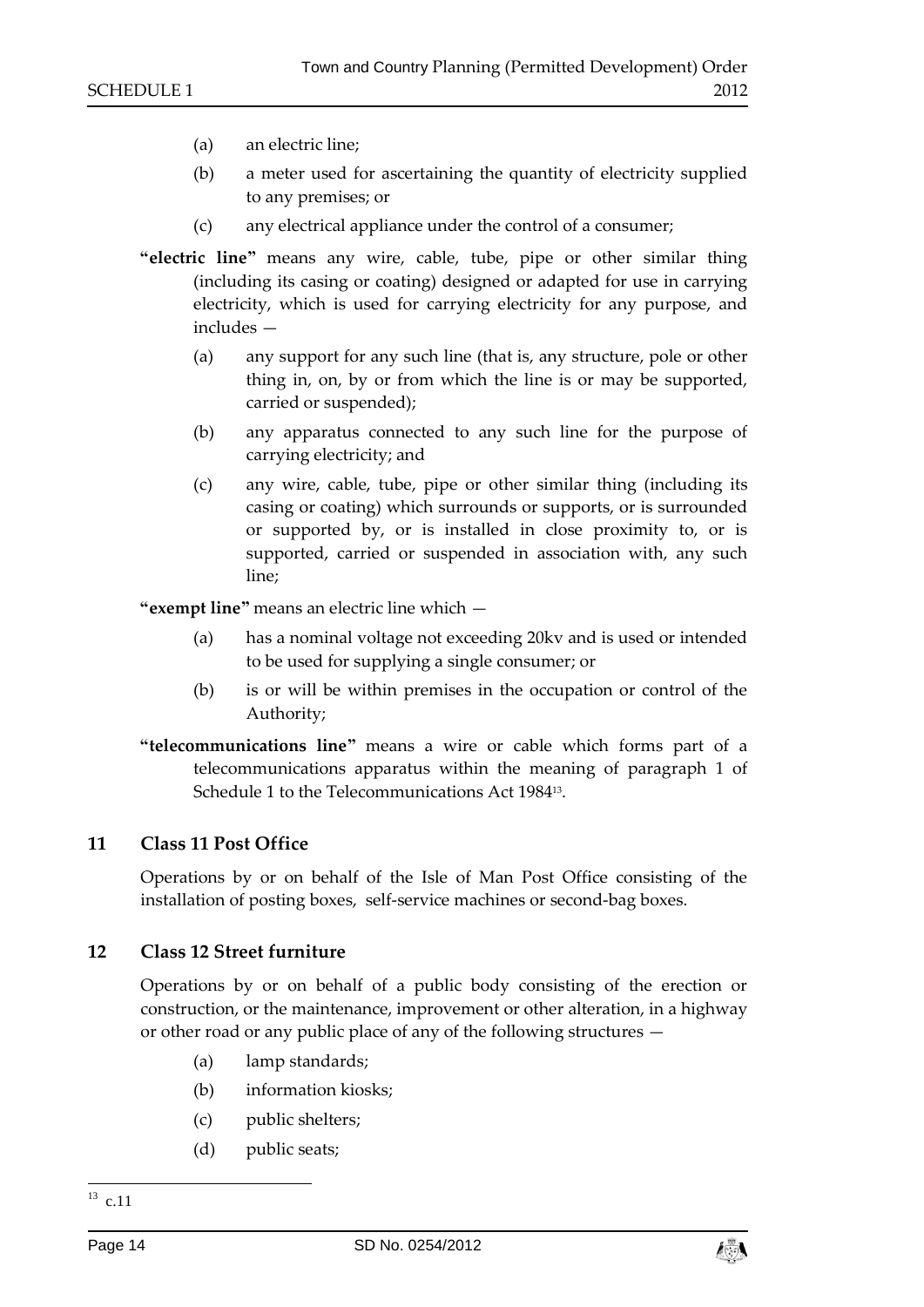- (e) traffic signs;
- (f) signposts;
- (g) public drinking fountains;
- (h) refuse bins or baskets;
- (i) raised paving, pillars, walls, rails, fences and barriers for safeguarding persons using the highway.

In this Class "**traffic sign**" has the same meaning as in section 15(1) of the Road Traffic Regulation Act 1985<sup>14</sup>

## **PART 2 —OPERATIONS WITHIN THE CURTILAGE OF A DWELLINGHOUSE**

#### **Section A —General Conditions**

- (1) No part of the development may be constructed within 9 metres (measured at ground level) of the route of any overhead electrical line carrying 11kv or more (High Tension power cable);
- (2) No part of the development may be constructed within 9.1 metres of the bank of any river designated as a Main River under the Land Drainage Acts;
- (3) The construction (including foundations) must not involve the felling, lopping or limbing of any tree (other than a tree referred to in section 3(3) of the Tree Preservation Act 199315) or interfere with the root system of any such tree.

# **13 Class 13 Greenhouses and polytunnels**

The erection of one or more greenhouses or polytunnels within the curtilage of a dwellinghouse.

Conditions:

- (a) the general conditions applicable to Section A;
- (b) the height of the structures must not exceed 2.8 metres above ground level;
- (c) the area of ground covered by the structures must not exceed 15 square metres;
- (d) no part of the structures may be nearer to any highway which bounds the curtilage of the dwellinghouse than —
	- (i) that part of the dwellinghouse nearest to that highway, or
	- (ii) 20 metres,

whichever is the nearer;

<sup>1</sup>  $^{14}$  c.20

 $^{15}$  c.6  $\,$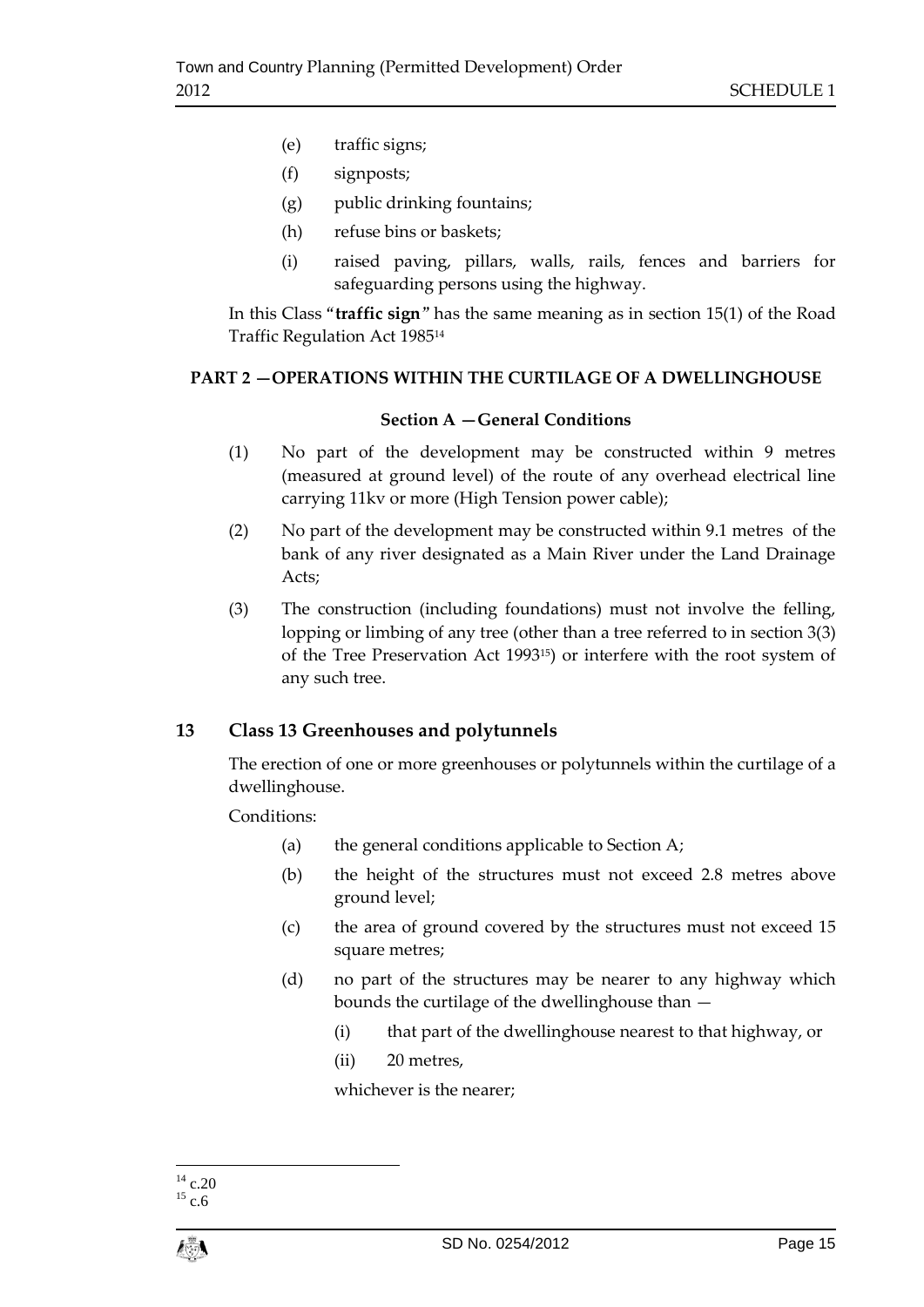- (e) no part of the structure may be nearer than 1 metre to any part of the dwellinghouse; or the boundary of the property; and
- (f) the greenhouses and polytunnels may be constructed in a frame of polycarbonate or glass.

## **14 Class 14 Extension of dwellinghouse**

The enlargement of a dwellinghouse (including the erection of an extension or conservatory).

Conditions:

- (a) the general conditions applicable to Section A;
- (b) the floorspace (measured externally ) of the extension must not exceed 15 square metres beyond that of the original dwellinghouse;
- (c) the extension must not exceed 4 metres in height above ground level;
- (d) no part of the extension may be nearer to any highway which bounds the curtilage of the dwellinghouse than —
	- (i) that part of the dwellinghouse nearest to that highway, or
	- (ii) 20 metres,

whichever is the nearer.

- (e) no part of the extension may be nearer than 1 metre to the boundary of the curtilage of the dwellinghouse;
- (f) the external finish of any walling must match that on the major part of the dwellinghouse; and
- (g) operations within this class are allowed only if, on completion of the operations, at least 2 car parking spaces remain within the curtilage of the dwellinghouse.

For the purpose of paragraph (g) the minimum size permitted for a car parking space is 6 metres by 3.25 metres.

#### **15 Class 15 Garden sheds and summer-houses**

The erection of one or more garden sheds or summer-houses within the curtilage of a dwellinghouse.

Conditions:

- (a) the general conditions applicable to Section A;
- (b) the height of the garden shed or summer-house must not exceed 2.8 metres above ground level;
- (c) the area of ground covered by the garden shed or summer-house must not cumulatively exceed 15 square metres in total; and

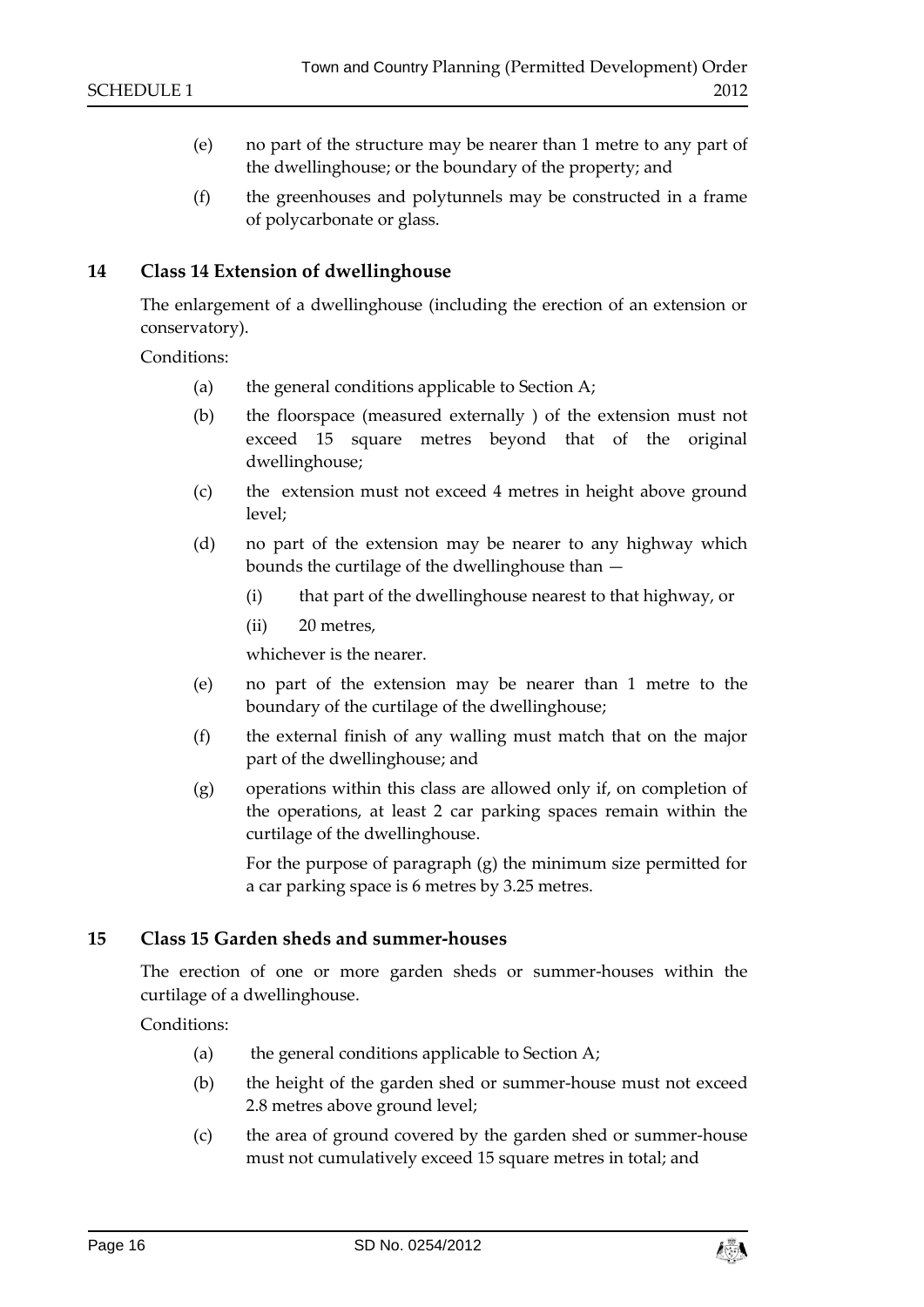- (d) no part of the garden shed or summer-house may be nearer to any highway which bounds the curtilage of the dwellinghouse than —
	- (i) that part of the dwellinghouse nearest to that highway, or
	- (ii) 20 metres,

whichever is the nearer.

# **16 Class 16 Fences, walls and gates**

The erection or alteration of fences, walls or gates within, or on the boundary of, the curtilage of a dwellinghouse.

## Conditions:

- (a) the general conditions applicable to Section A;
- (b) the height, of the fence, wall or gate must not exceed—
	- (i) 1 metre if positioned nearer than the dwellinghouse to any highway which bounds the curtilage; or
	- (ii) 2 metres in any other case;
- (c) any fence which is nearer to any highway than the dwellinghouse must be constructed of vertical posts with spaces between, and not be of a solid construction.
- (d) any wall must be constructed of stone traditionally laid, or facing brickwork or rendered brickwork or rendered blockwork all with a coping at least 50 mm deep; and
- (e) no gates may open out over the highway or any footpath.

# **17 Class 17 Private garages and car ports**

The erection of a private garage or car port within the curtilage of a dwellinghouse.

Conditions:

- (a) the general conditions applicable to Section A;
- (b) there must only be one private garage or car port within the curtilage of the dwellinghouse;
- (c) the eaves level must be no higher than 2.9 metres.
- (d) the roof pitch must match that of the main dwellinghouse;
- (e) the maximum width must not exceed 6 metres;
- (f) the maximum length must not exceed 6 metres;
- (g) no part of the garage or car port may project beyond the forwardmost part of the dwelling which fronts onto a highway;
- (h) every part of the garage or car port must be a minimum of 6 metres from a highway including a rear or side lane;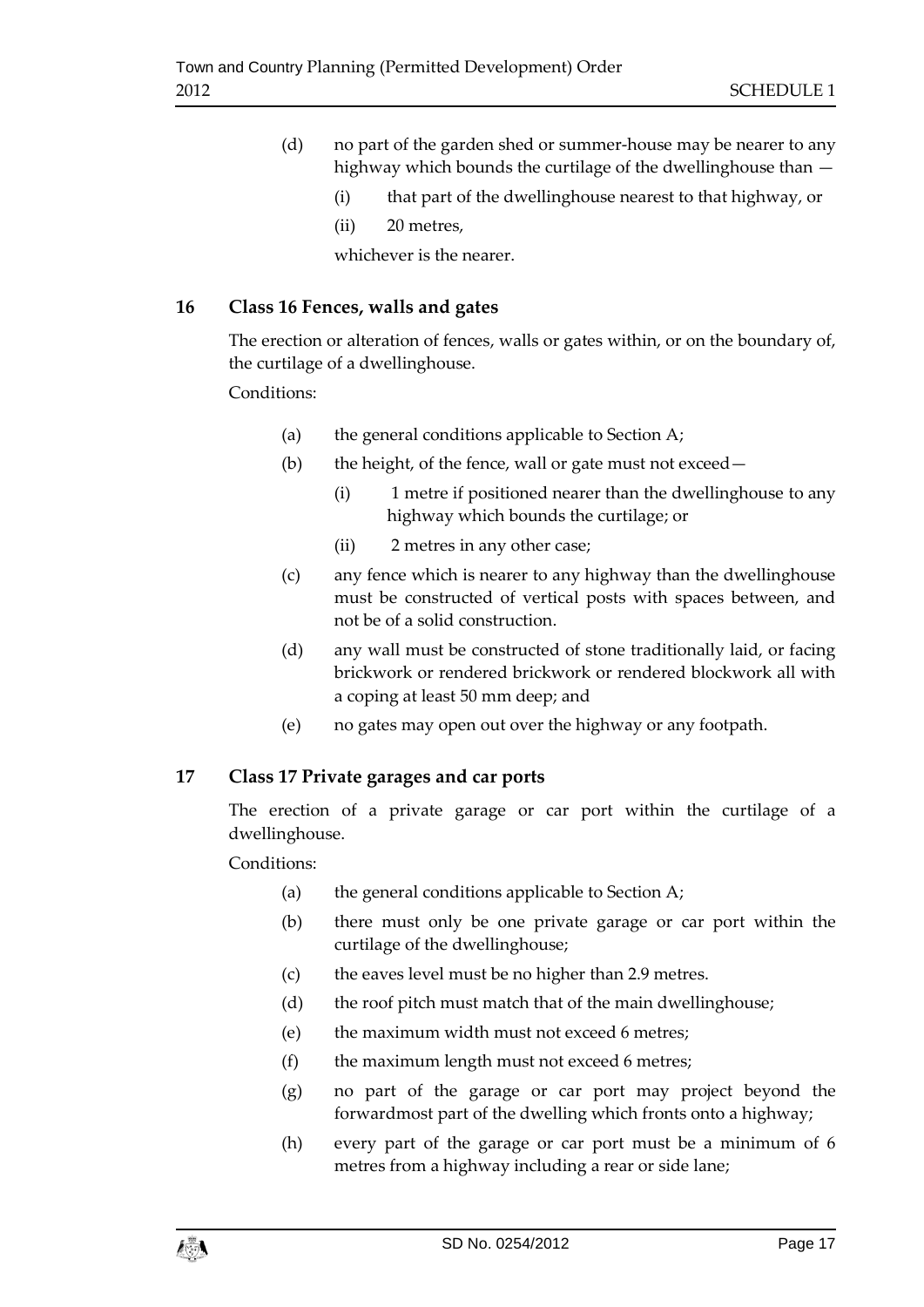- (i) no part of the garage or car port may be within 1 metre of the boundary of the dwellinghouse; and
- (j) if detached, the garage or car port must not be used for general living or sleeping purposes.

## **18 Class 18 Domestic fuel storage tanks**

The erection or placing, within the curtilage of a dwellinghouse, of a tank for the storage of oil or gas for domestic heating with a capacity not exceeding 1,200 litres for oil and 150 litres for gas or liquid petroleum.

Conditions:

- (a) the general conditions applicable to Section A;
- (b) no part of the tank may be more than 2 metres above ground level;
- (c) no part of the tank may be nearer to any highway which bounds the curtilage of the dwellinghouse than —
	- (i) that part of the dwellinghouse nearest to that highway, or
	- (ii) 20 metres,

whichever is the nearer.

#### **19 Class 19 Replacement of waste water treatment system**

The replacement of a waste water treatment system (sewerage treatment facility) within the curtilage of a dwellinghouse.

Conditions:

The general conditions applicable to Section A.

#### **20 Class 20 Erection of a flagpole**

The erection of a flagpole within the curtilage of a dwellinghouse.

Conditions:

- (a) the general conditions applicable to Section A;
- (b) no more than 1 flagpole is allowed;
- (c) the height of the flagpole must not exceed 5 metres above ground level; and
- (d) the flagpole must not be used for the display of any advertisement.

#### **21 Class 21 Construction of decking**

The construction of decking within the curtilage of a dwellinghouse.

Conditions:

(a) the general conditions applicable to section A;

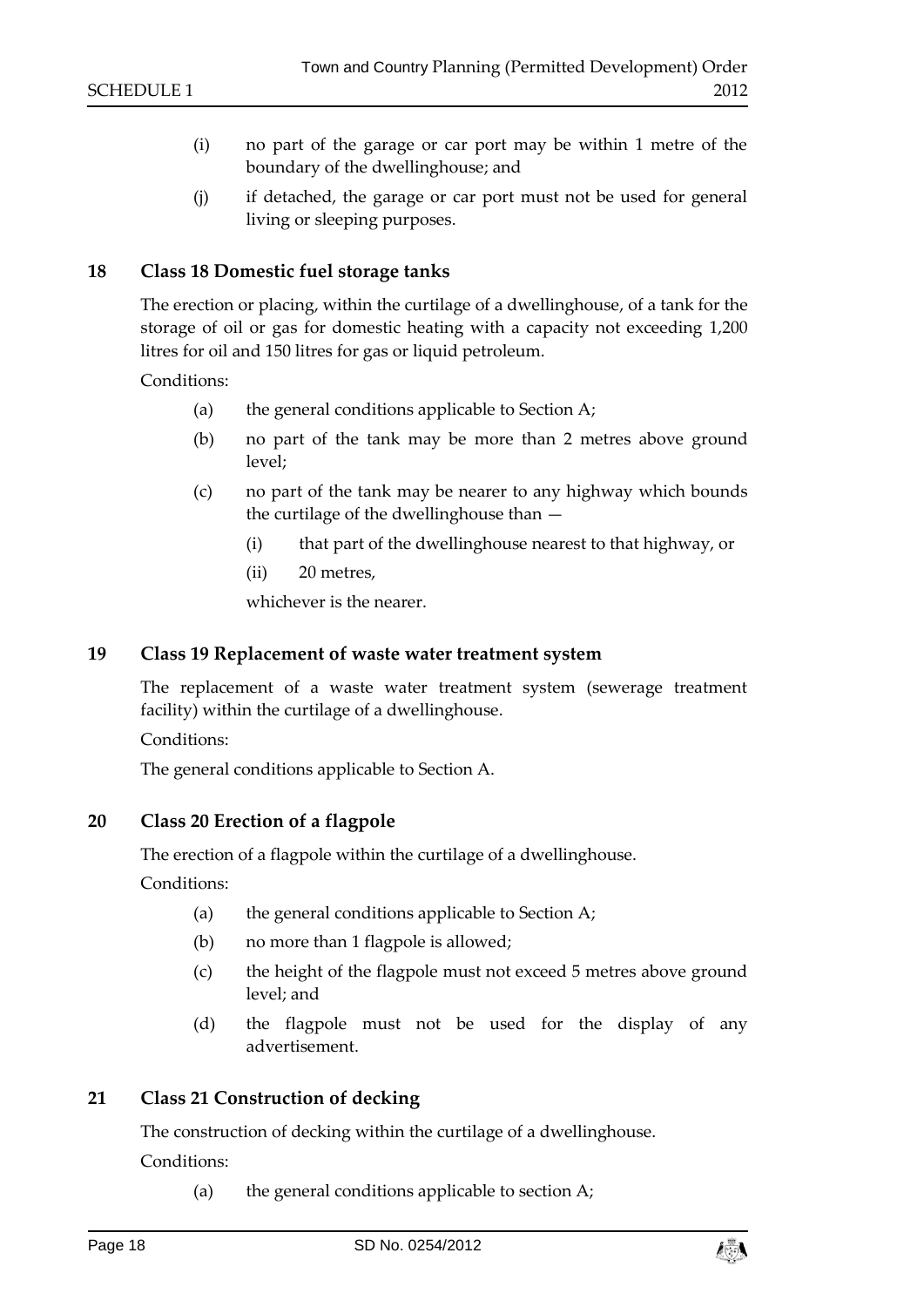- (b) no part of the top surface of the decking may be more than 0.3 metres above the ground level as existed before the operations;
- (c) no part of the decking may be nearer to any highway which bounds the curtilage of the dwellinghouse than that part of the dwellinghouse nearest to that highway; and
- (d) the decking may include the provision of perimeter fencing or railings where these do not exceed a height of 2 metres above ground level.

# **22 Class 22 Solar Panels (Stand alone)**

The installation, alteration or replacement of stand-alone solar panels (or photovoltaic or solar thermal equipment) within the curtilage of a dwellinghouse.

Conditions:

- (a) the general conditions applicable to Section A;
- (b) no part of the panel or associated structure may be  $-$ 
	- (i) higher than 2 metres above ground level; or
	- (ii) nearer to any highway which bounds the curtilage of the dwellinghouse than that part of the dwellinghouse nearest to that highway or 20 metres,

whichever is the nearer.

# **23 Class 23 Heat Pumps**

The installation, alteration or replacement of a ground or water source heat pump and any associated underground pipework within the curtilage of a dwellinghouse.

Conditions:

The general conditions applicable to Section A.

# **Section B — operations where general conditions do not apply**

# **24 Class 24 Installation of replacement windows and doors**

The installation of a window or an external door in an existing aperture in a dwellinghouse.

Conditions:

- (a) no alteration may be made in the size, shape or position of the aperture;
- (b) no windows or doors may open over any part of the highway or boundary of the dwellinghouse; and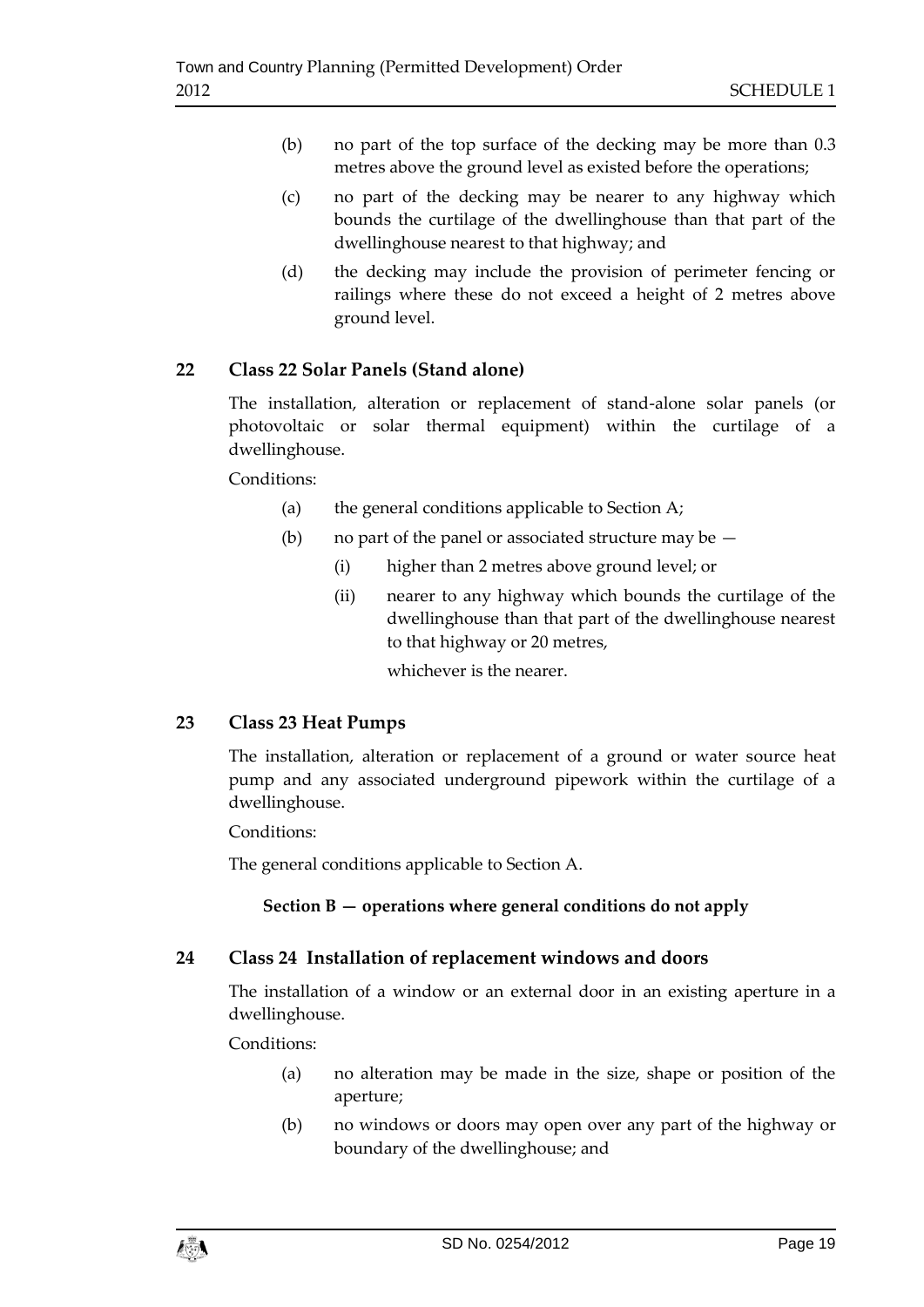(c) the dwellinghouse must not be located within a conservation area which is proposed in a published document.

## **25 Class 25 Installation of or removal of Patio doors**

The installation or removal of patio doors or their replacement with a window within a dwellinghouse.

Conditions:

- (a) no works may be undertaken on an elevation which fronts onto a highway;
- (b) no works may be undertaken other than at a ground floor level; and
- (c) any new door aperture must be no wider than 3 metres.

For the purpose of this class "**patio doors**" includes French windows, bi-folding doors and sliding doors.

# **26 Class 26 Garage doors**

The replacement of a garage door and frame with another garage door or a window. The internal garage space may then be used as part of the main dwelling to which the garage is attached.

Conditions:

- (a) the works are allowed only where the garage is either an integral or attached garage (ie not detached from the dwellinghouse);
- (b) where a garage door is replaced with a window, the proportions of the window must replicate the proportions of the windows on the ground floor of the same elevation of the door to be replaced; and
- (c) operations within this class are allowed only if, on completion of the operations, at least 2 car parking spaces remain within the curtilage of the dwellinghouse.

For the purpose of paragraph (c) the minimum size permitted for a car parking space is 6 metres by 3.25 metres.

For the purpose of this Class, the internal space of an integral or attached garage may be used as part of the main dwelling to which the garage is attached. This does not constitute development.

# **27 Class 27 Satellite dishes**

The installation, alteration or replacement of a satellite dish on, or within a curtilage of a dwellinghouse.

Conditions<sup>.</sup>

(a) there may be no more than one satellite dish within the curtilage of the dwellinghouse;

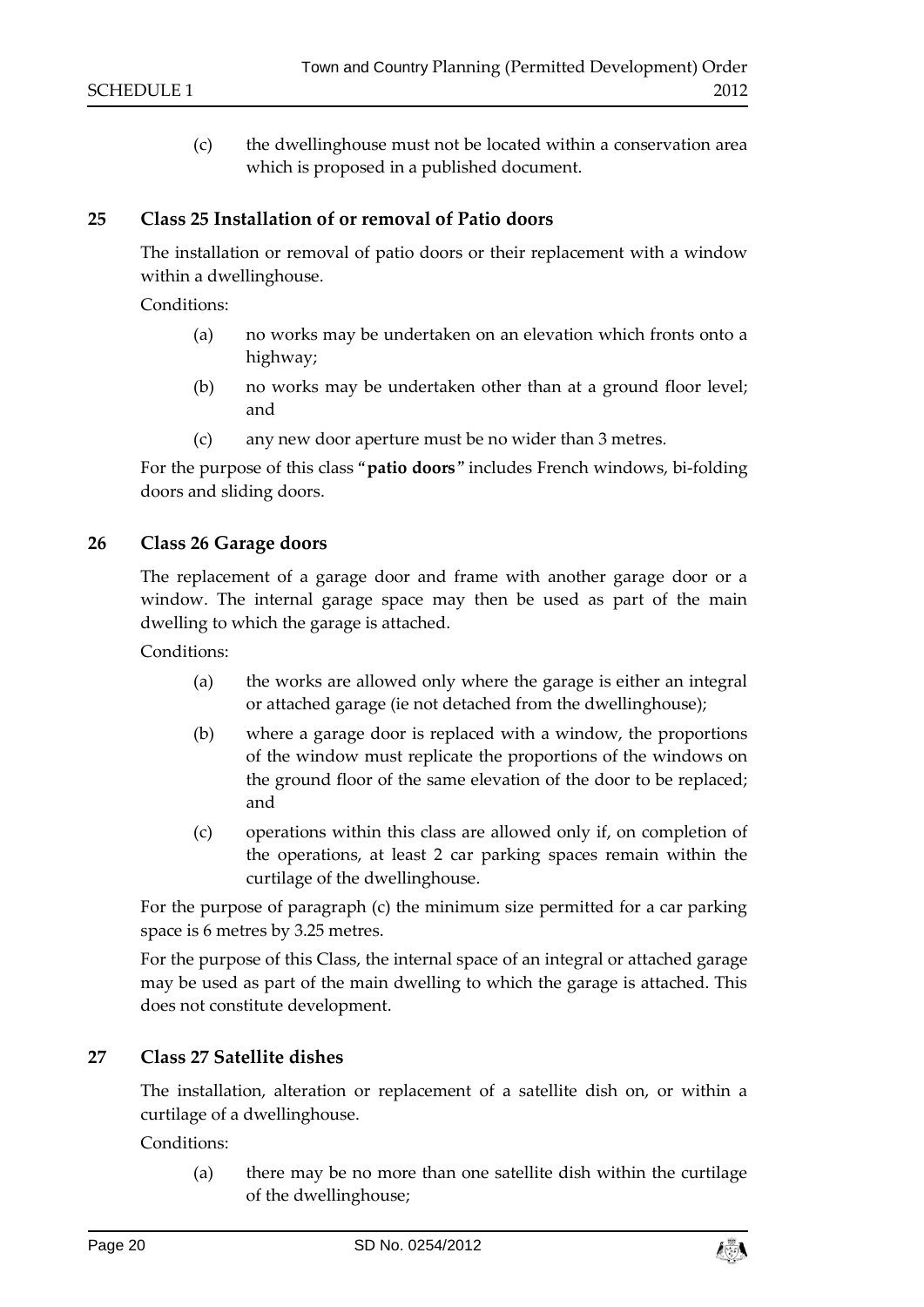- (b) no lettering, logo or other advertisement may be displayed on the satellite dish; and
- (c) the satellite dish must be no greater than 60cm in diameter.

# **28 Class 28 Roof-lights**

The installation of a roof-light in the roof of a dwellinghouse or garage. Conditions:

- (a) no more than 3 roof-lights are permitted on any roof slope in the roof of the dwellinghouse; and
- (b) no roof-light may exceed 1 square metre in size.

# **29 Class 29 Solar Panels (Roof mounted)**

The installation, alteration, or replacement of solar photovoltaic or solar thermal equipment on the roof of a dwellinghouse or the roof of a building situated within a curtilage of a dwellinghouse.

# Conditions:

No solar photovoltaic or solar thermal equipment may —

- (a) extend more than 200mm beyond the plane of the roof slope; or
- (b) be higher than the highest part of the roof excluding any chimney.

# **PART 3 — AVIATION OPERATIONS**

# **30 Class 30 Development at an airport**

The carrying out of development on airport land by the Department or its agent (including the erection or alteration of an airport building) in connection with the provision of services and facilities at the Airport.

# Exceptions:

Operations within this Class are not permitted if they would consist of or include —

- (a) the construction or extension of a runway;
- (b) the construction of a passenger terminal the floor space of which would exceed 500 square metres;
- (c) the extension or alteration of a passenger terminal, where the floor space of the building as existing on the coming into operation of this Order or, if built thereafter, of the building as built, would be exceeded by more than 15%;
- (d) the erection of a building other than an airport building; and
- (e) the alteration or reconstruction of a building other than an airport building, where its design or external appearance would be materially affected.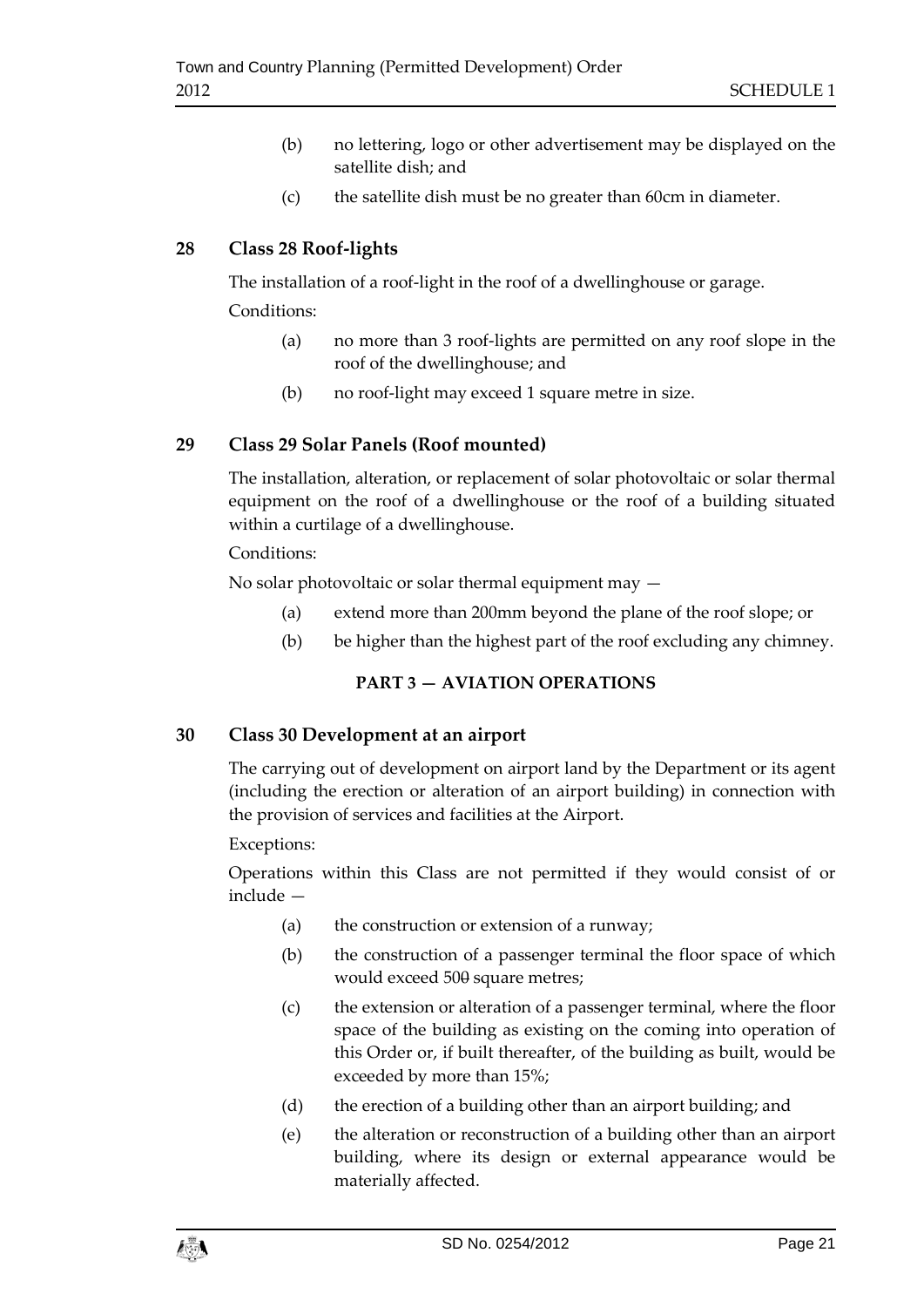For the purposes of paragraph (c) floor space is calculated by external measurement and without taking account of the floor space in any pier or satellite.

Condition:

The Department's Airport Division must consult the Department's Planning and Building Control Division before carrying out any development falling within this Class.

## **31 Class 31 Air navigation development at airport**

The carrying out on airport land within the perimeter of the Airport by the Department or its agent of development in connection with —

- (a) the provision of air traffic control services,
- (b) the navigation of aircraft using the Airport, or
- (c) the monitoring of the movement of aircraft using the Airport.

## **32 Class 32 Air navigation development near airport**

The carrying out on airport land outside but within 1 kilometre of the perimeter of the Airport, by the Department or its agent, of development in connection with —

- (a) the provision of air traffic control services,
- (b) the navigation of aircraft using the Airport, or
- (c) the monitoring of the movement of aircraft using the Airport.

#### Exceptions:

Operations within this Class are not permitted if —

- (a) any building erected would be used for a purpose other than housing equipment used in connection with the provision of air traffic control services, with assisting the navigation of aircraft, or with monitoring the movement of aircraft using the Airport;
- (b) any building erected would exceed a height of 4 metres;
- (c) they would consist of the installation or erection of any radar or radio mast, antenna or other apparatus which would exceed 15 metres in height, or, where an existing mast, antenna or apparatus is replaced, the height of that mast, antenna or apparatus, if greater.

#### **33 Class 33 Stationing of moveable apparatus in an emergency**

The use of airport land by or on behalf of the Department in an emergency to station moveable apparatus replacing unserviceable apparatus.

Condition:

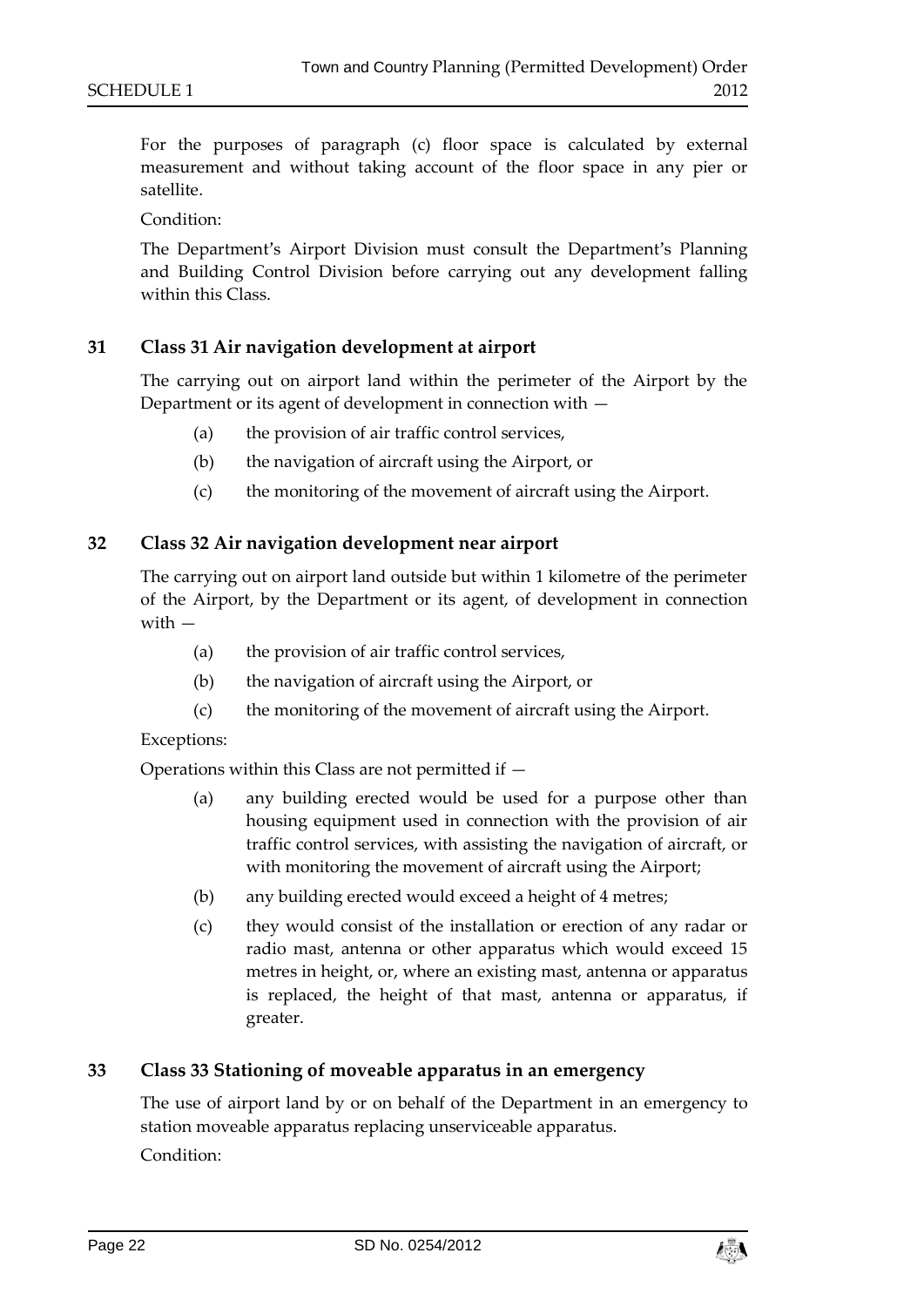The use must cease within 6 months of its beginning, and any apparatus must be removed, and the land must be restored to its condition before the development took place, or to any other condition agreed in writing between the Department's Planning and Building Control Division and the Department's Airport Division.

# **34 Class 34 Use of airport buildings**

The use of buildings vested in the Department within the perimeter of the Airport for purposes connected with air transport services or other flying activities at the Airport.

# **35 Class 35 Alteration of fence etc. to provide access for emergency vehicles**

The alteration of a gate, fence, wall or other means of enclosure of airport land for the purpose of affording access for emergency vehicles.

# **PART 4 — MISCELLANEOUS OPERATIONS**

# **36 Class 36 Demolition of part of building**

The demolition of part of a building where the rest of the building is not also demolished.

Exceptions:

Operations within this Class are not permitted if the part of the building in question is visible on an elevation of the building as seen from any highway which bounds the curtilage of the building.

# **37 Class 37 Satellite dish**

The installation, alteration or replacement of a satellite dish on a building other than a dwellinghouse.

Exceptions:

Operations within this Class are not permitted if —

- (a) the size of the dish (excluding any projecting feed element) measured in any direction exceeds 90cm; or
- (b) on completion of the operations the dish would be visible on an elevation of the building as seen from any highway which bounds the curtilage of the building.

# Condition:

No lettering, logo or other advertisement may be marked on or attached to the dish.

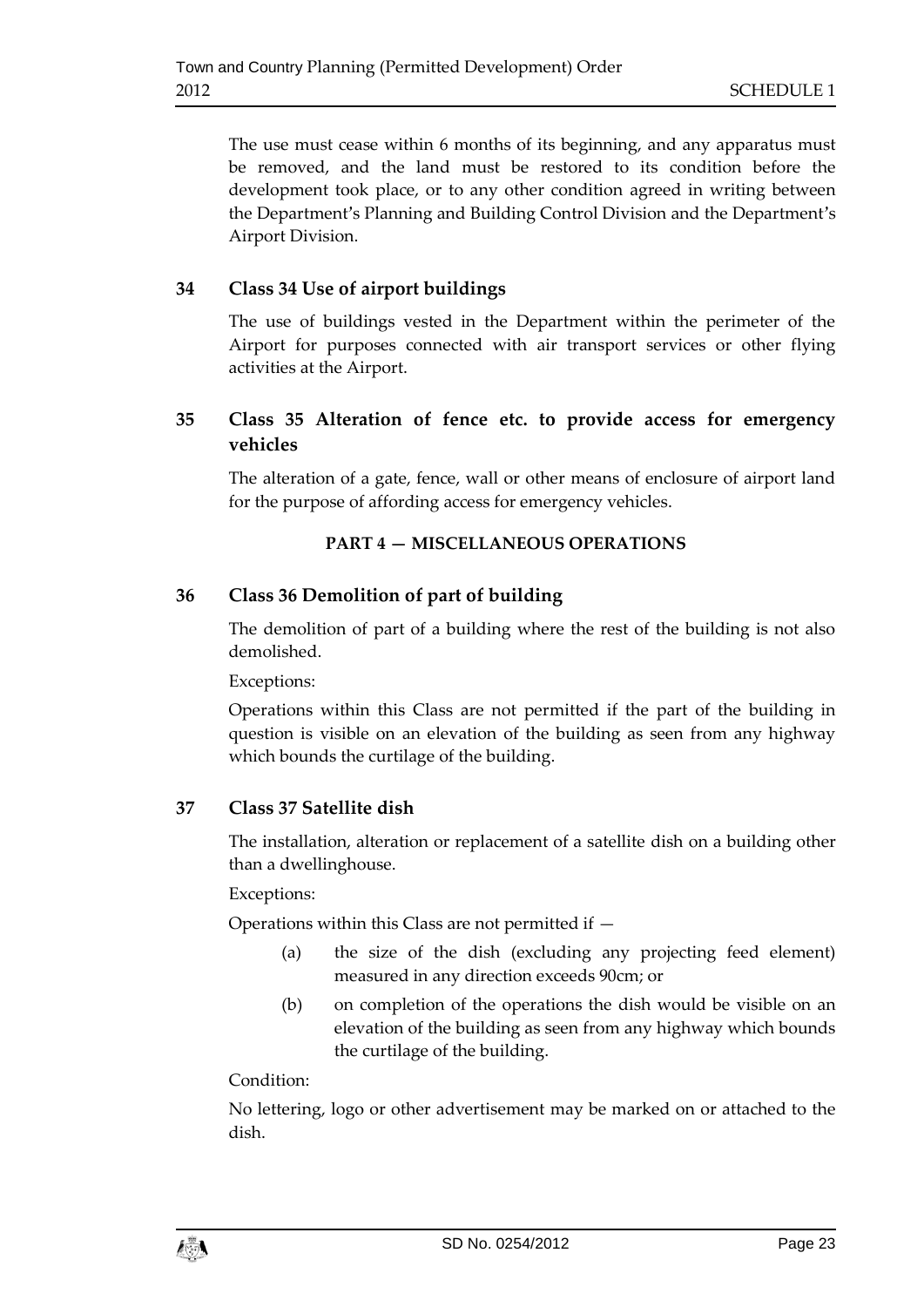# **38 Class 38 Installation of replacement windows and doors**

The installation of a window or an external door in an existing aperture in a building other than a dwellinghouse.

Exception:

Operations within this class are not permitted if there is not in place an existing window or door.

Conditions:

- (a) no alteration may be made in the size, shape or position of the aperture; and
- (b) no lights may open over any part of the highway.

## **39 Class 39 Fences, walls and gates**

The erection, construction or alteration of fences, walls or gates elsewhere than within, or on the boundary of, the curtilage of a dwellinghouse.

Exceptions:

Operations within this Class are not permitted if on completion of the operations —

- (a) in the case of the erection or construction of a fence, wall or gate otherwise than to replace an existing fence, wall or gate, the height, as measured from ground level on either side of the fence, wall or gate, would exceed —
	- (i) 1 metre, where the fence, wall or gate is adjacent to a highway; or
	- (ii) 2 metres, in any other case;
- (b) in the case of the alteration of a fence, wall or gate, or the erection or construction of a fence, wall or gate to replace an existing fence, wall or gate, the height, as measured from ground level on either side of the fence, wall or gate, would exceed the greater of —
	- (i) the height of the fence, wall or gate before its alteration or replacement, and
	- (ii) the height specified in paragraph (a) (i) or (ii), as the case may be.

# **40 Class 40 Forestry operations**

The carrying out on land used for the purpose of forestry of operations reasonably necessary for that purpose and consisting of —

- (a) the formation, alteration or maintenance of a private roadway, or
- (b) the getting of materials required for the formation, alteration or maintenance of a private roadway.

Exception:

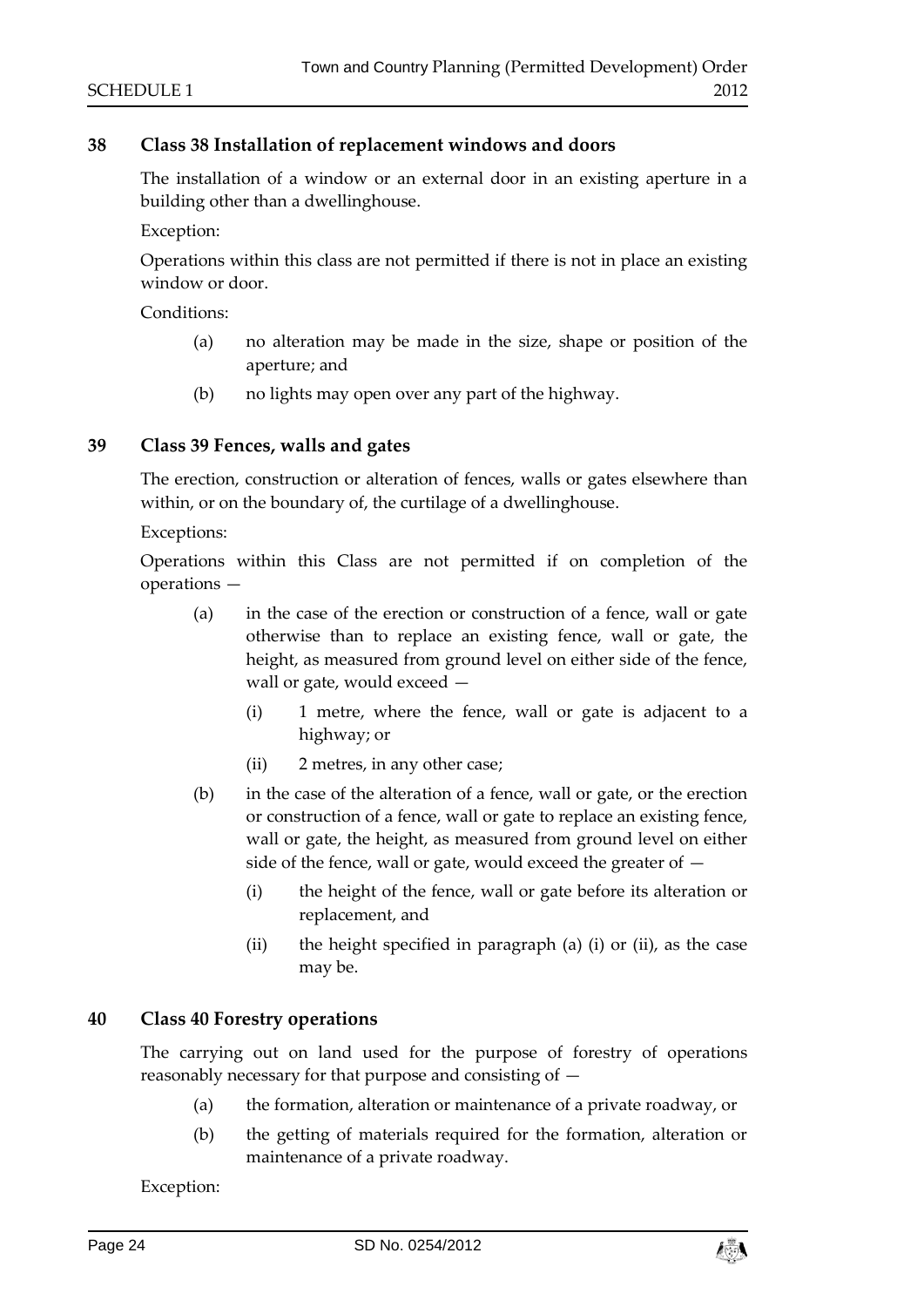Operations within this Class are not permitted if carried out within 25 metres of a highway.

# **41 Class 41 Closed-circuit television cameras**

The installation, alteration or replacement on a building of a closed-circuit television camera to be used for security purposes.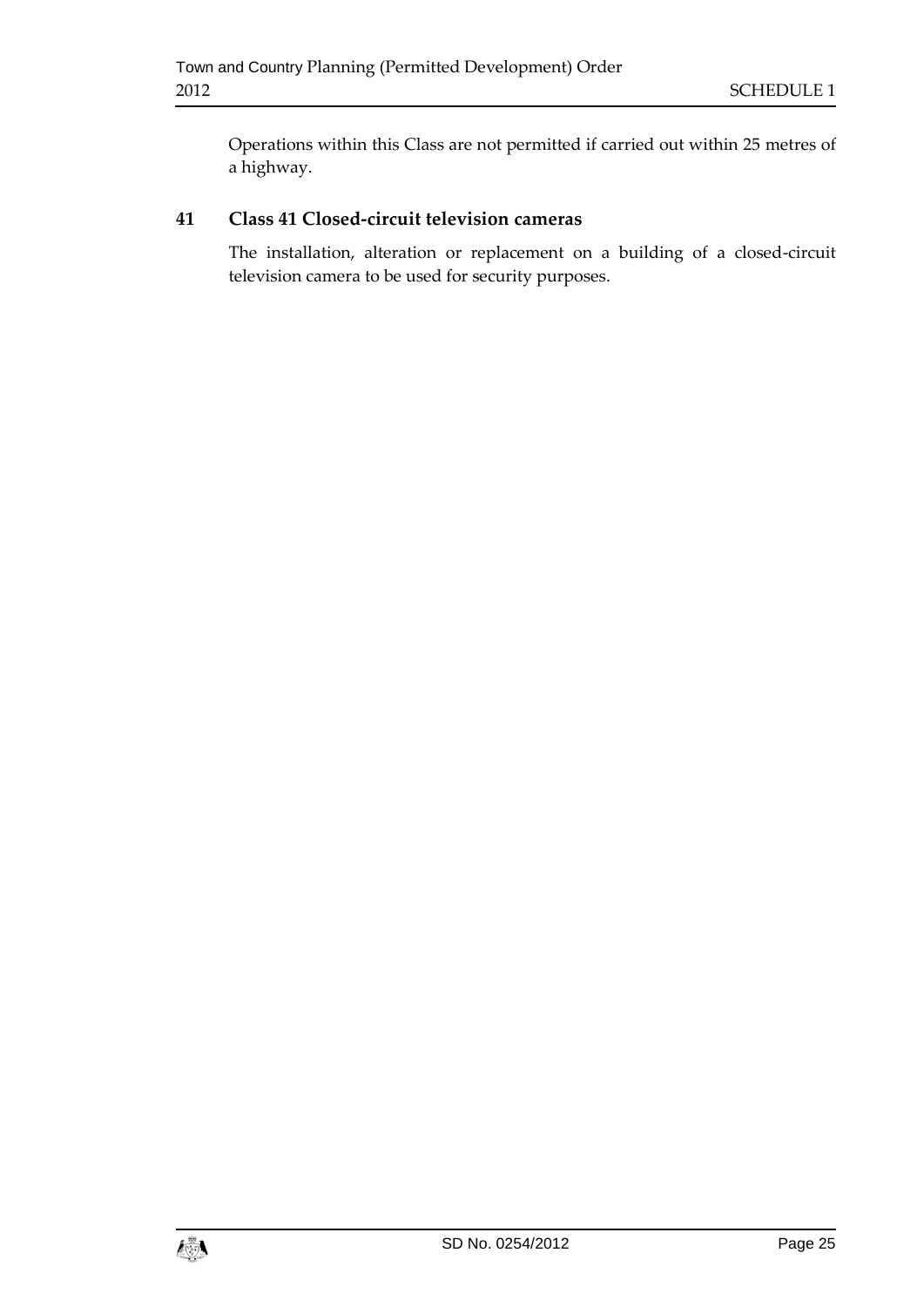## **SCHEDULE 2**

## [Article 4(2)]

#### **OPERATIONS WITHIN CONSERVATION AREAS**

#### <span id="page-25-1"></span><span id="page-25-0"></span>**1 Class 1 Repairs to services**

Operations consisting of any works for the purposes of inspecting, repairing or renewing any sewer, main, pipe, cable or other apparatus, including breaking open any highway, road or other land for that purpose.

Conditions:

- (1) The land must be reinstated to its condition before the commencement of the operations.
- (2) Where traditional materials such as stone setts, cobbles, flags or kerbstones are disturbed, they must be carefully set aside, stored and replaced on completion of the operations.

#### **2 Class 2 Highway works**

Operations by or on behalf of the Department within an existing highway consisting of —

- (a) works required for or incidental to the maintenance of the highway; and
- (b) the erection, maintenance, improvement or other alteration of traffic signs (within the meaning of section 15(1) of the Road Traffic Regulation Act 1985).

#### Condition:

In the case of operations within paragraph (a), where traditional materials such as stone setts, cobbles, flags or kerbstones are disturbed, they must be carefully set aside, stored and replaced on completion of the operations.

#### **3 Class 3 Sewerage and sewage disposal**

Operations by or on behalf of a sewerage authority consisting of —

- (a) operations not above ground level required in connection with the provision, improvement, maintenance or repair of a sewer, outfall pipe, sludge main or associated apparatus;
- (b) the provision of plant, machinery or apparatus in, on, over or under land for the purpose of survey or investigation;
- (c) the maintenance, improvement or repair of works for measuring the flow in any watercourse or channel.

Conditions:

(1) In the case of operations within paragraph  $(a)$  –

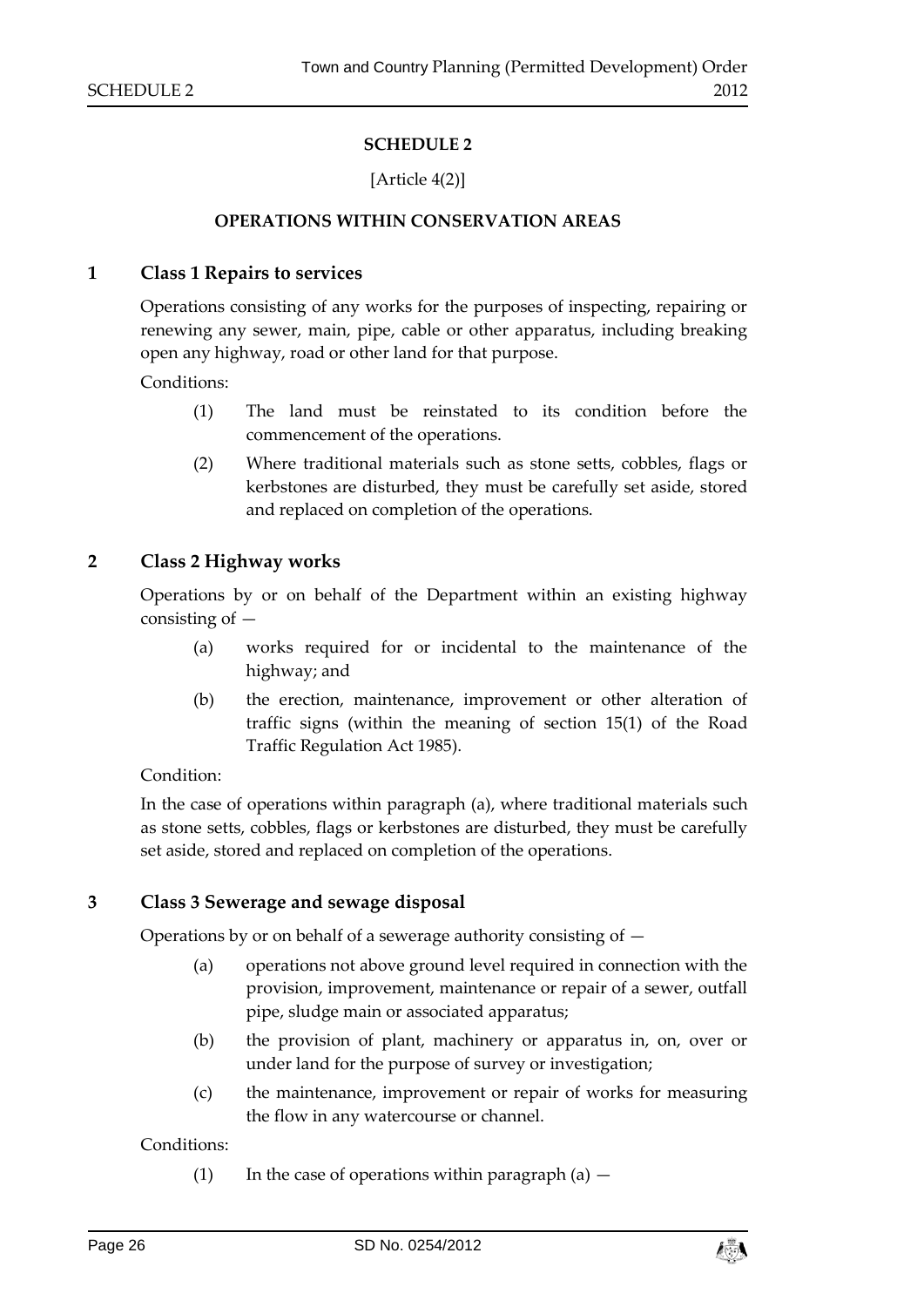- (i) the land must be reinstated to its condition before the commencement of the operations;
- (ii) where traditional materials such as stone setts, cobbles, flags or kerbstones are disturbed, they must be carefully set aside, stored and replaced on completion of the operations.
- (2) In the case of operations within paragraph (b), on completion of the survey or investigation, or at the expiration of 12 months from the commencement of the operations, whichever is the sooner, all such operations must cease and all such buildings, plant or apparatus must be removed and the land restored as soon as practicable to its condition before the operations took place (or to any other condition which may be agreed with the Department).

# **4 Class 4 Water supply**

Operations by or on behalf of the Isle of Man Water and Sewerage Authority for the purpose of its functions consisting of  $-$ 

- (a) operations not above ground level required in connection with the provision, improvement, maintenance or repair of a main, pipe or other apparatus;
- (b) the provision of plant, machinery or apparatus in, on, over or under land for the purposes of survey or investigation;
- (c) the maintenance, improvement or repair of works for measuring the flow in any watercourse or channel;
- (d) any works authorised or required in connection with an order made under section 5 of the Water Act 1991.

# Conditions:

- (1) In the case of operations within paragraph (a)  $-$ 
	- (i) the land must be reinstated to its condition before the operations took place;
	- (ii) where traditional materials such as stone setts, cobbles, flags or kerbstones are disturbed, they must be carefully set aside, stored and replaced on completion of the operations;
- (2) In the case of operations within paragraph (b), on completion of the survey or investigation, or at the expiration of 12 months from the commencement of the operations, whichever is the sooner, all such operations must cease and all such buildings, plant or apparatus must be removed and the land restored as soon as reasonably practicable to its condition before the operations took place (or to any other condition which may be agreed with the Department).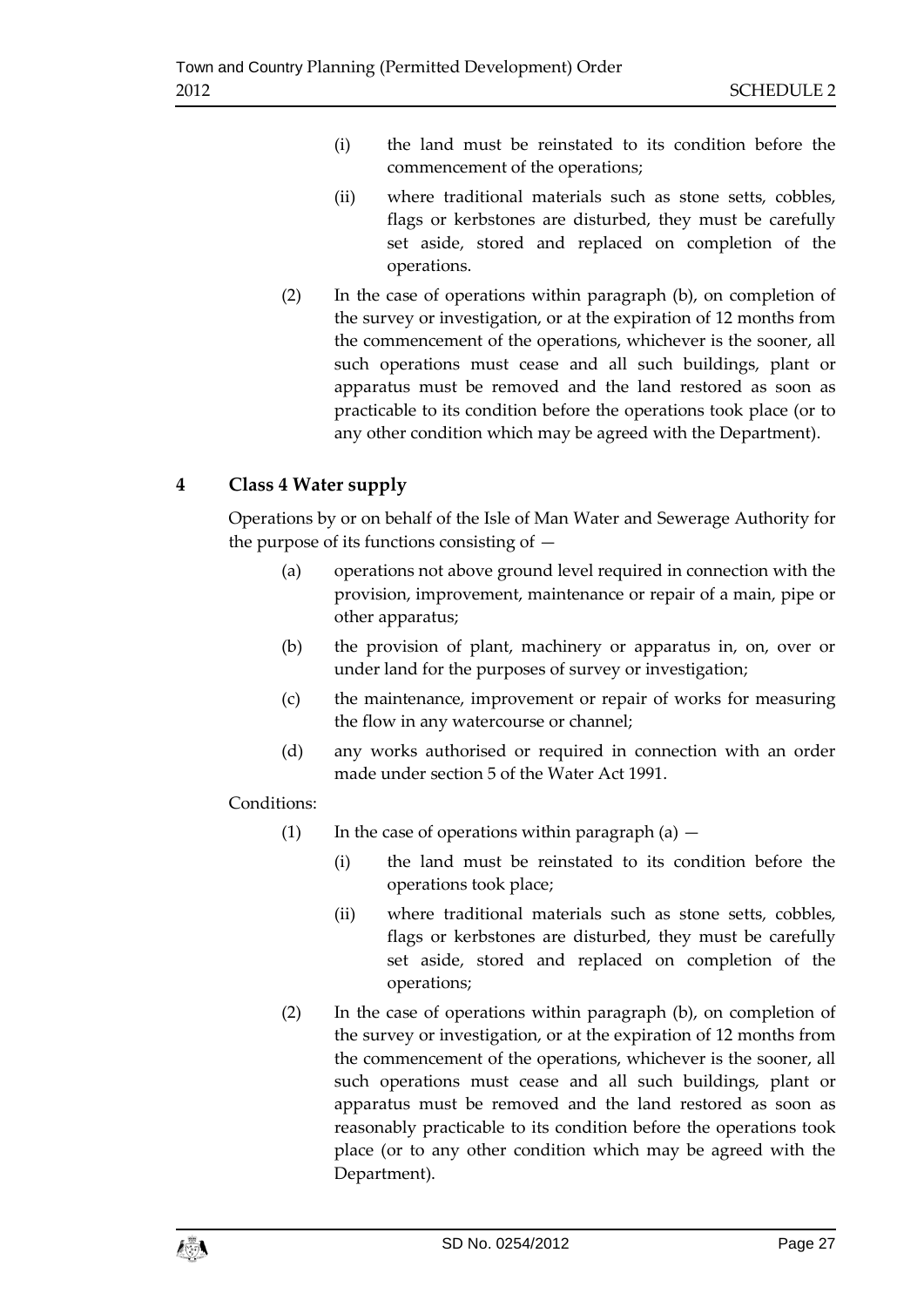## **5 Class 5 Railway works**

Any operations by the Department of Community, Culture and Leisure on land within the site of an existing railway line consisting of works required in connection with the movement of traffic by rail.

Exception:

The operations are not permitted if they consist of or include the construction, erection or alteration of a building or other structure (other than a signal post).

#### **6 Class 6 Tramway works**

Operations for the purposes of any tramway undertaking consisting of  $-$ 

- (a) the installation of tramway tracks, and conduits, drains and pipes in connection with such tracks for the working of tramways;
- (b) the installation of telephone cables and apparatus, stop posts and signs required in connection with the operation of tramcars;
- (c) the erection or construction and the maintenance, improvement or other alteration of barriers for the control of people waiting to enter tramcars.

## **7 Class 7 Gas supply**

Operations by or on behalf of a public gas supplier required for the purposes of its undertaking consisting of operations not above ground level required in connection with the provision, improvement, maintenance or repair of mains, pipes or other apparatus.

Conditions:

- (1) Not less than 8 weeks before the beginning of operations to lay a main or pipe which is intended to contain gas at a pressure exceeding 8 bars absolute, the public gas supplier must give notice in writing to the Department of its intention to carry out the operations, identifying the land under which the main or pipe is to be laid.
- (2) The land must be reinstated to its condition before the operations took place.
- (3) Where traditional materials such as stone setts, cobbles, flags or kerbstones are disturbed, they must be carefully set aside, stored and replaced on completion of the operations.

# **8 Class 8 Electricity supply**

Operations by or on behalf of the Manx Electricity Authority for the generation, transmission or supply of electricity for the purposes of its undertaking, consisting of —

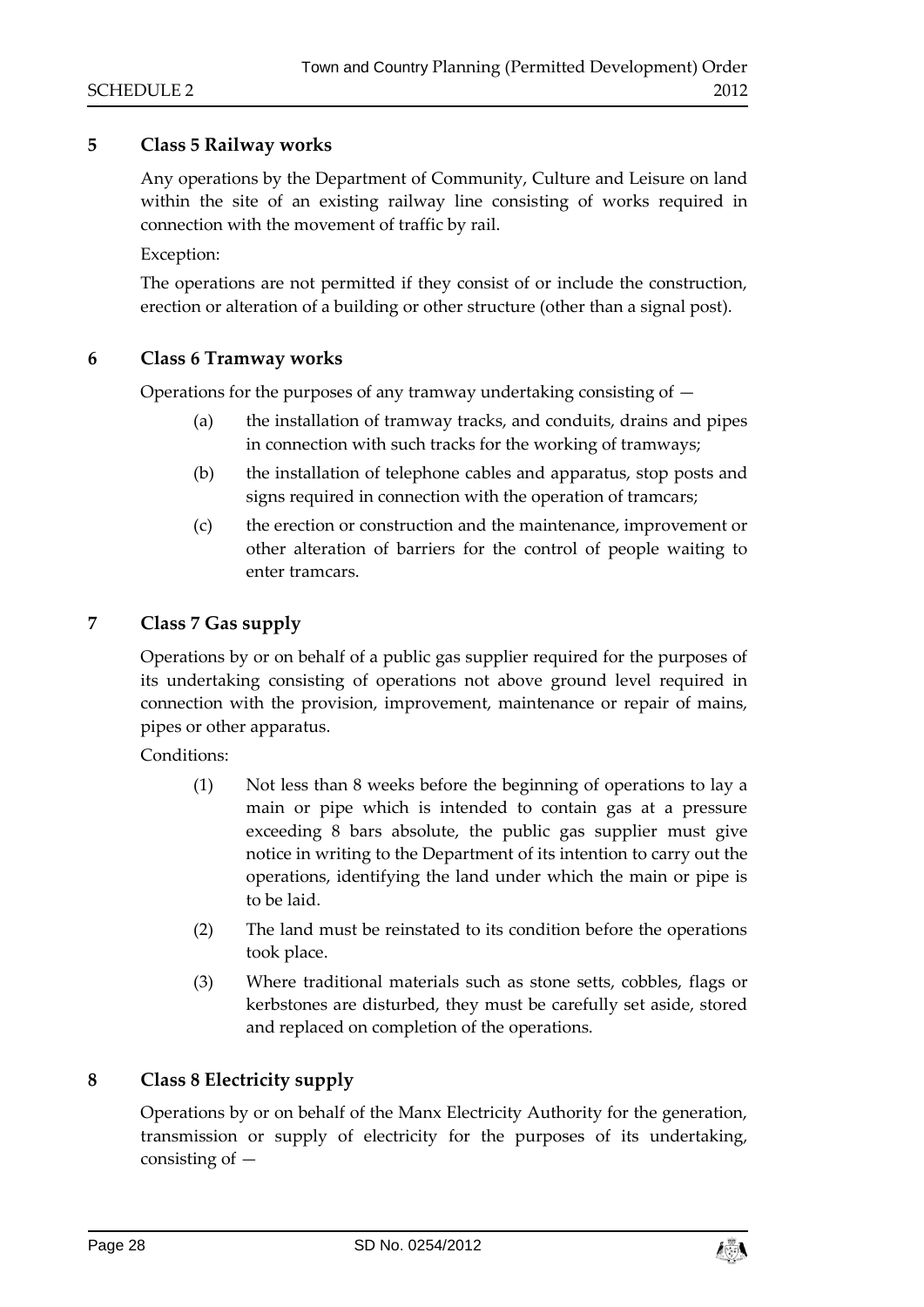- (a) the installation or replacement in, on, over or under land of an electric line and the construction of shafts and tunnels and the installation or replacement of feeder or service pillars or transforming or switching stations or chambers reasonably necessary in connection with an electric line;
- (b) the installation or replacement of any telecommunications line which connects any part of an electric line to any electrical plant or building, and the installation or replacement of any support for any such line;
- (c) the sinking of boreholes to ascertain the nature of the subsoil and the installation of any plant or machinery reasonably necessary in connection with such boreholes.

## Exceptions:

Operations within paragraph (a) or (b) (other than operations consisting of the replacement of a support where the height of the new support does not exceed that of the existing support) are not permitted if —

- (a) they would consist of or include the installation of an electric line, telecommunications line or other plant or apparatus above ground level; or
- (b) they would consist of or include the installation, at or above ground level or under a highway used by vehicular traffic, of a chamber for housing apparatus.

# Conditions:

- (1) In the case of operations within paragraph (a) or  $(b)$ 
	- (i) the land must be reinstated to its condition before the operations took place.
	- (ii) where traditional materials such as stone setts, cobbles, flags or kerbstones are disturbed, they must be carefully set aside, stored and replaced on completion of the operations;
- (2) In the case of operations within paragraph (a) consisting of or including the replacement of an existing electric line, any conditions contained in a planning approval relating to the height, design or position of the existing electric line which are capable of being applied to the replacement line;
- (3) In the case of operations within paragraph (a) consisting of or including the installation of a temporary electric line providing a diversion for an existing electric line, on the ending of the diversion or at the end of a period of 12 months from the completion of the installation, whichever is the sooner, the temporary electric line must be removed and the land on which any operations have been carried out to install that line must be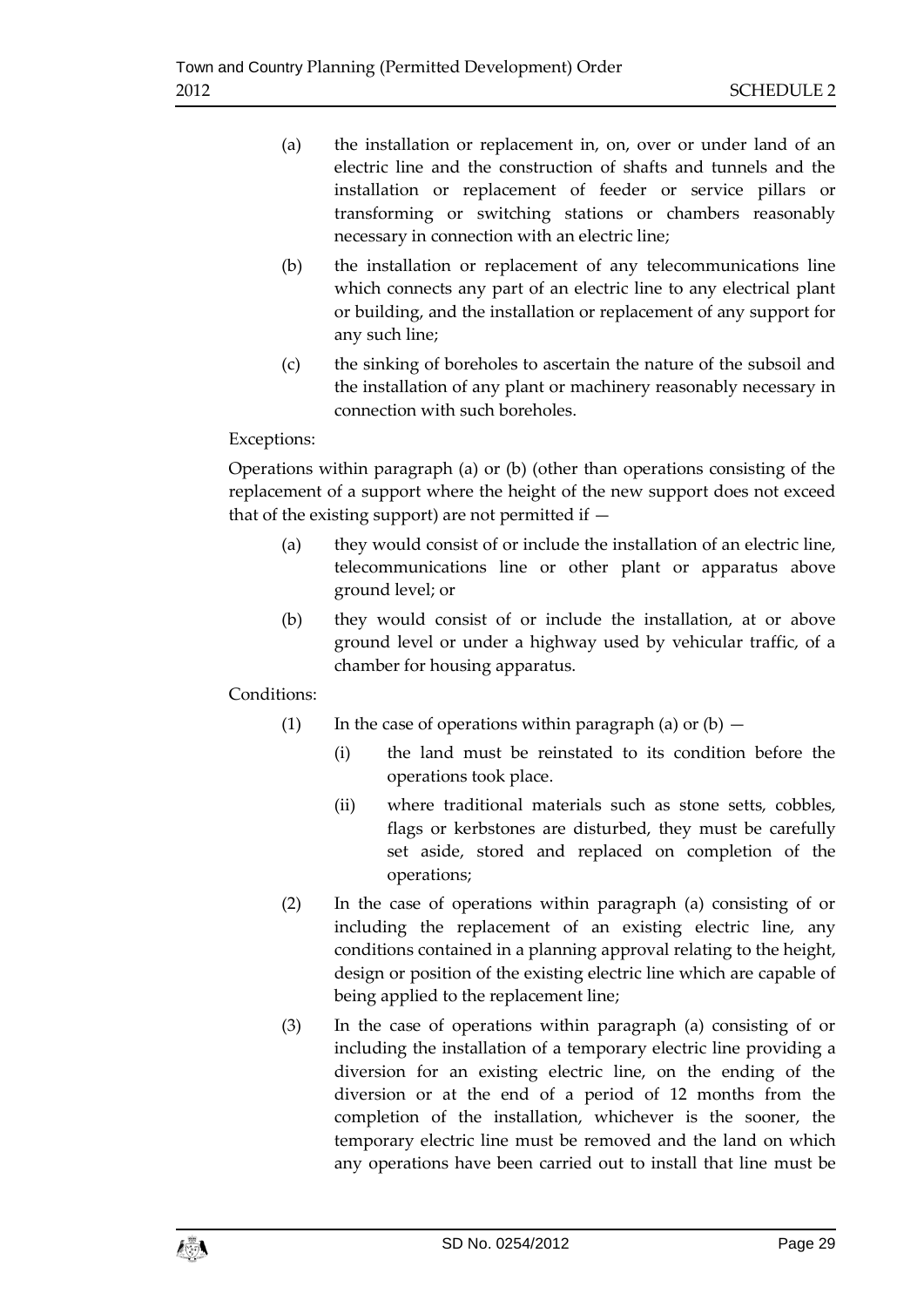restored as soon as reasonably practicable to its condition before the operations took place;

(4) In the case of operations within paragraph (c), on the completion of the operations, or at the end of a period of 12 months from the beginning of the operations, whichever is the sooner, any such plant or machinery must be removed and the land must be restored as soon as reasonably practicable to its condition before the operations took place.

Expressions used in this Class have the same meanings as in Class 9 of Schedule 1.

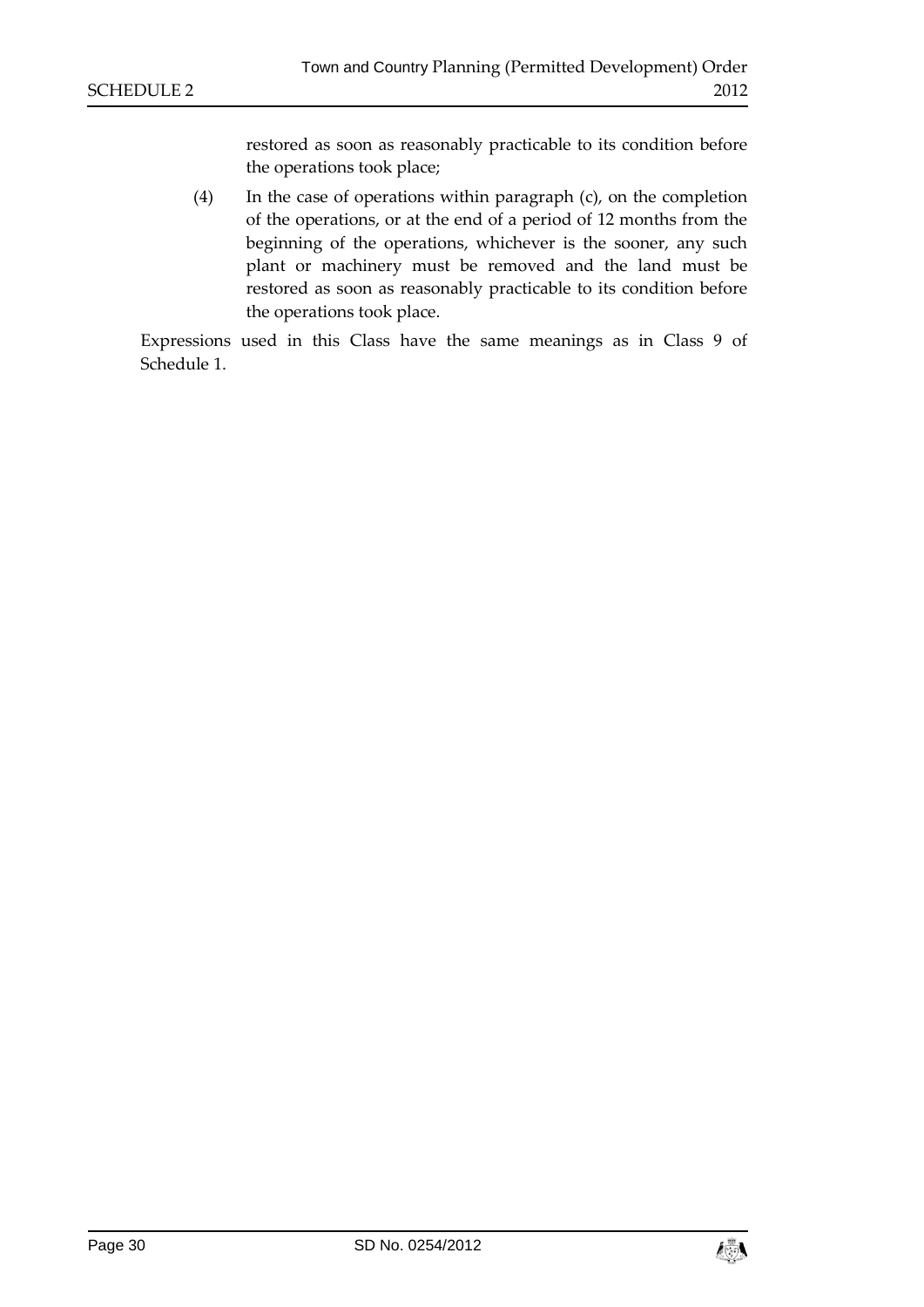# **SCHEDULE 3**

# [Article 4(3)]

# **CHANGES OF USE**

# <span id="page-30-1"></span><span id="page-30-0"></span>**PART 1 — CHANGE OF USE TO OR FROM DWELLINGHOUSE**

# **1 Class 1 Residential care home**

The change of use of a building from use as a dwellinghouse to use as a residential care home, or from use as a residential care home to use as a dwellinghouse.

Exceptions:

A change of use within this Class is not permitted if the building in question —

- (a) has more than 5 bedrooms; or
- (b) is in an area which, on the Development Plan, is zoned for industrial, retail, or business use; or
- (c) there would be more than 5 persons receiving care.

In this Class "**residential care home**" means -

- (i) premises mentioned in Section 1(1)(a) of the Nursing and Residential Homes Act 198816; and
- (ii) any premises provided by or on behalf of the Department of Social Care under the Children and Young Persons Act 2001<sup>17</sup> .

# **2 Class 2 Guest-house**

The change of use of a building from use as a guest-house to use as a dwellinghouse.

Exception:

A change of use within this Class is not permitted if the building in question is in an area which is not indicated in a development plan as an area of predominantly residential use.

# **3 Class 3 Taking in guests**

The change of use of a building from use as a dwellinghouse to combined use as a dwellinghouse and as a guest-house.

Condition:

No more than 3 bedrooms in the building may be used as such by guests.

<sup>1</sup>  $^{16}$  c.9

 $17$  c.20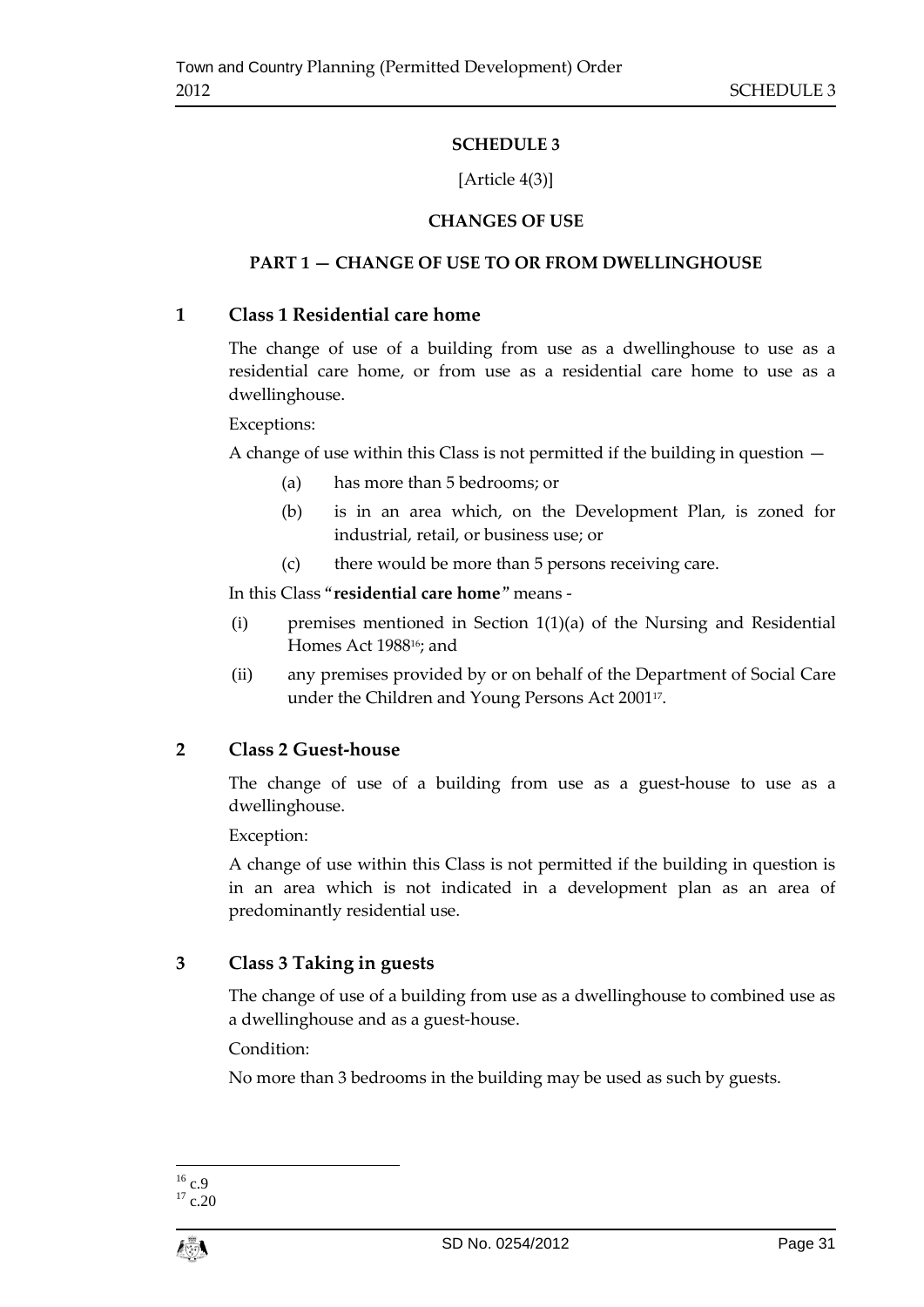# **4 Class 4 Use of 2 or more flats as a single dwellinghouse**

The change of use of a building from use as 2 or more dwellings to use as a single dwellinghouse.

# **5 Class 5 Working from home**

The change of use of a building from use as a dwellinghouse to combined use as a dwellinghouse and by the householder as an office for conducting any business.

Exception:

A change of use within this Class is not permitted if the business involves persons other than the householder working in or calling at the building.

Conditions:

No sign advertising the business or indicating its nature may be placed on the exterior, or within the curtilage, of the building or otherwise so as to be visible from outside the building.

# **6 Class 6 Childminding**

The change of use of a building from use as a dwellinghouse to combined use as a dwellinghouse and by the householder as a child-minder.

Conditions:

- (1) No more than 6 children (including children of the householder) may be looked after at any time.
- (2) No sign advertising any activity as a child-minder or indicating its nature may be placed on the exterior, or within the curtilage, of the building or otherwise so as to be visible from outside the building.

In this Class "**child-minder**" means a person acting as a child minder within the meaning of section 63 of the Children and Young Persons Act 2001.

# **PART 2 — MISCELLANEOUS CHANGES OF USE**

# **7 Class 7 Afforestation**

The afforestation of any land.

Exception:

A change of use within this Class is not permitted if the area of the land, together with any adjoining land being afforested at or about the same time, exceeds 0.5ha.

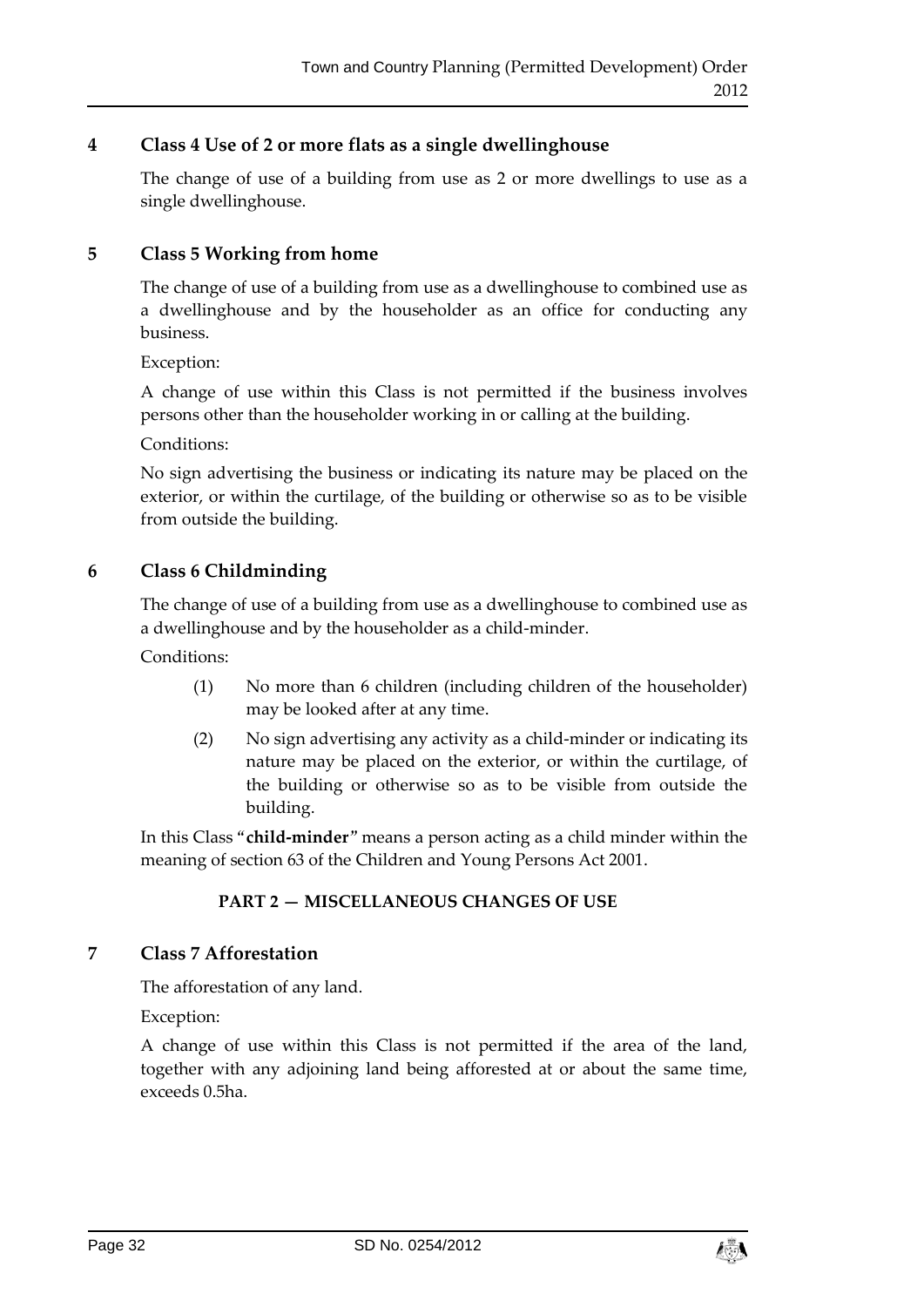# **SCHEDULE 4**

# [Article 6]

# **USE CLASSES**

# <span id="page-32-1"></span><span id="page-32-0"></span>**1 Class 1 Shops**

Use for all or any of the following purposes —

- (a) for the retail sale of goods other than hot food;
- (b) as a post office;
- (c) for the sale of tickets or as a travel agency;
- (d) for the sale of sandwiches or other cold food for consumption off the premises;
- (e) for hairdressing;
- $(f)$  for the display of goods for sale;
- $(g)$  for the hiring out of domestic or personal goods or articles,

where the sale, display or service is to visiting members of the public.

# **2 Class 2 Financial and professional services**

Use for the provision of —

- (a) financial services (including the services of a bank, building society or insurance broker);
- (b) professional services (other than health or medical services), including estate agency, but excluding legal or architectural services;
- (c) a betting office;
- (d) a booking office for a driving school; or
- (e) a job centre,

where the services are provided principally to visiting members of the public.

# **3 Class 3 Food and drink**

Use for the sale of food or drink for consumption on the premises or of hot food for consumption on the premises (including use as a restaurant, café, wine bar or public house).

# **4 Class 4 Offices**

Use as an office other than a use within Class 2.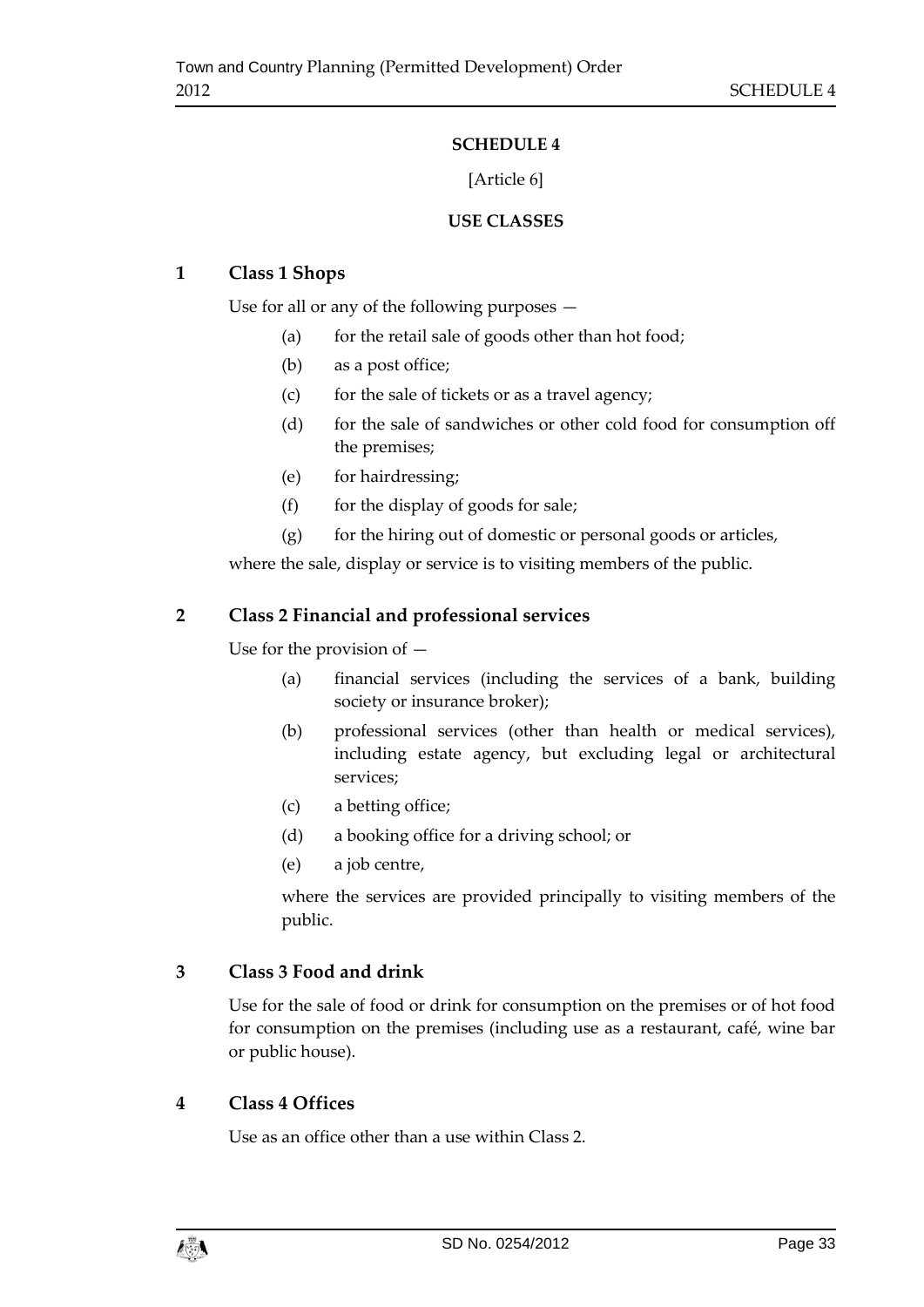# **5 Class 5 Research and development, light industry**

Use for all or any of the following purposes —

- (a) for research and development of products or processes, or
- (b) for any industrial process,

being a use which can be carried out in any residential area without detriment to the amenity of that area by reason of noise, vibration, smell, fumes, smoke, soot, ash, dust or grit.

## **6 Class 6 Storage or distribution**

Use for storage or as a distribution centre.

# **7 Class 7 Hotels and hostels**

Use as a hotel or boarding or guest house where, in each case, no significant element of care is provided.

In this Class "**care**" means personal care for persons in need of personal care by reason of old age, disablement, past or present dependence on alcohol or drugs, or past or present mental disorder.

#### **8 Class 8 Hospitals, nursing homes and residential institutions**

Use as a hospital or nursing home.

Use for the provision of residential accommodation and care to people in need of care.

In this Class "**care**" has the same meaning as in Class 7.